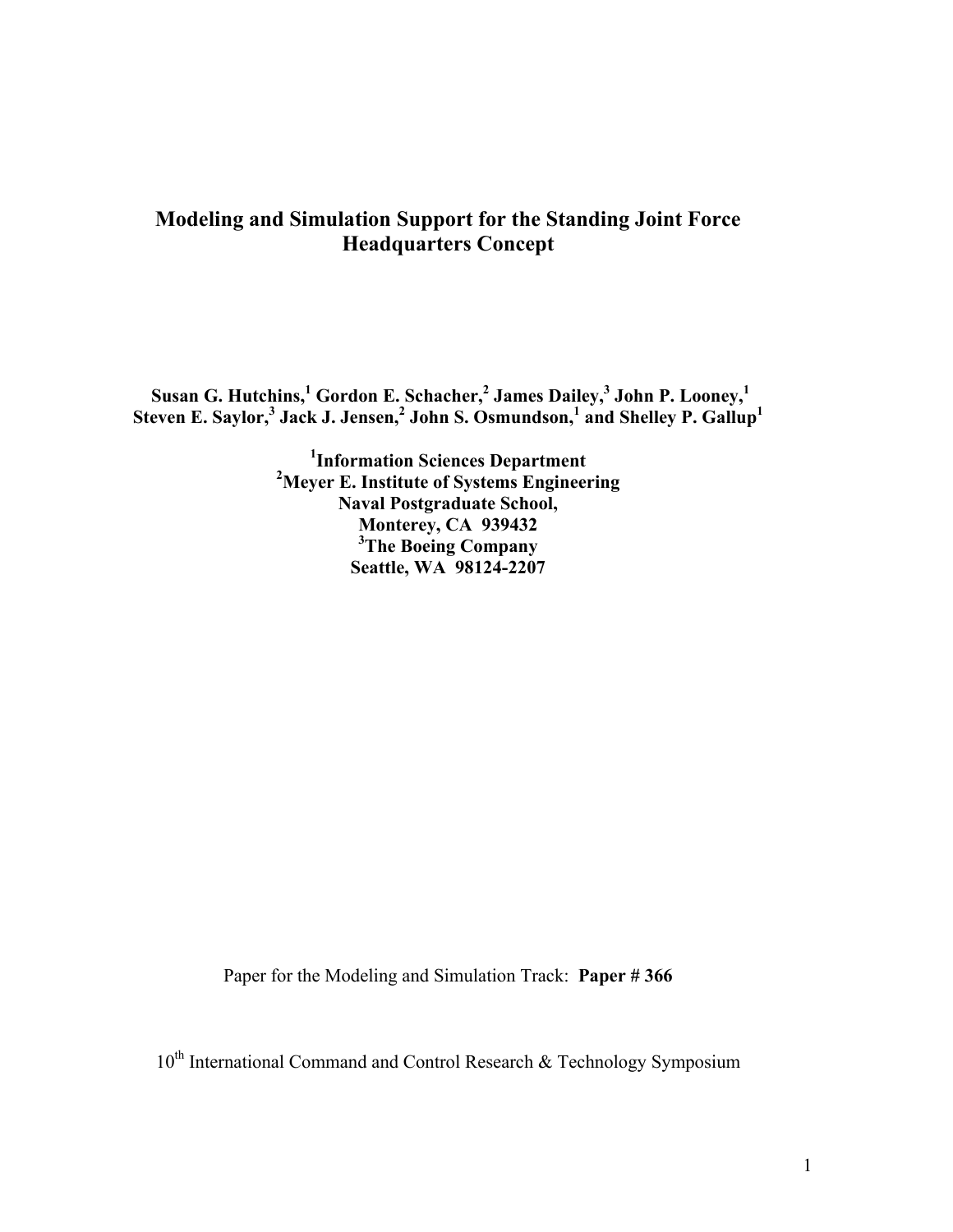# **Modeling and Simulation Support for the Standing Joint Force Headquarters Concept**

#### $\boldsymbol{\mathrm{S}}$ usan G. Hutchins, $^{1}$  Gordon E. Schacher, $^{2}$  James Dailey, $^{3}$  John P. Looney, $^{1}$ **Steven E. Saylor,<sup>3</sup> Jack J. Jensen,<sup>2</sup> John S. Osmundson,<sup>1</sup> and Shelley P. Gallup1**

1 Information Sciences Department <sup>2</sup>Wayne E. Meyer Institute of Systems Engineering Naval Postgraduate School, Monterey, CA 93943 <sup>3</sup>The Boeing Company, Seattle, WA 98124-2207

{shutchins@nps.edu; schacher@nps.edu; jim@james-dailey.com; jplooney@nps.edu; steven.e.saylor@boeing.com; jjjensen@nps.edu; osmundson@nps.edu; spgallup@nps.edu}

#### **Abstract**

A computational model of Standing Joint Force Headquarters (SJFHQ) processes was developed using EXTEND simulation software. In this paper we describe the use of this modeling and simulation approach for analyzing time-critical information systems and performing trade studies. An object-oriented model was constructed of the processes performed by SJFHQ members and simulations were run to obtain system measures of performance. This model focuses on the planning processes performed by SJFHQ members to support the Effects-Based Planning processes and the Operational Net Assessment update. A complete four-level architecture was developed that captures all processes, sub-processes, information flows, and personnel task assignments. It includes detailed architectures and was based on US Joint Forces Command publications and subject-matter expertise. The model focuses on pre-crisis operations (where indications and warnings intimate an impending crisis for which an existing ONA has relevancy) and a SJFHQ that is integrated with a Regional Combatant Commander staff. Distributed operations with organizations outside the SJFHQ are also represented. The simulation was structured to focus on personnel issues, including individual workload levels, multitasking effects, and how these workload and personnel issues affect the overall time to perform the entire SJFHQ planning process.

#### **1. Introduction**

The Standing Joint Force Headquarters (SJFHQ) concept was introduced at the Joint Experimentation Command during Millennium Challenge 2000. The purpose is to provide a standing element that will provide information and collaboration support for Regional Combatant Commanders and/or Joint Task Forces. This element will consist of 58 people plus additional system analysis personnel (initially seven). Responsibilities for the SJFHQ are to maintain and provide information databases, collaboration capabilities, and subject-mater experts (SMEs) to assist in conducting the Effects-Based Planning (EBP) processes. SJFHQ personnel provide a core of trained experts who are essential to conduct planning using the new EBP processes.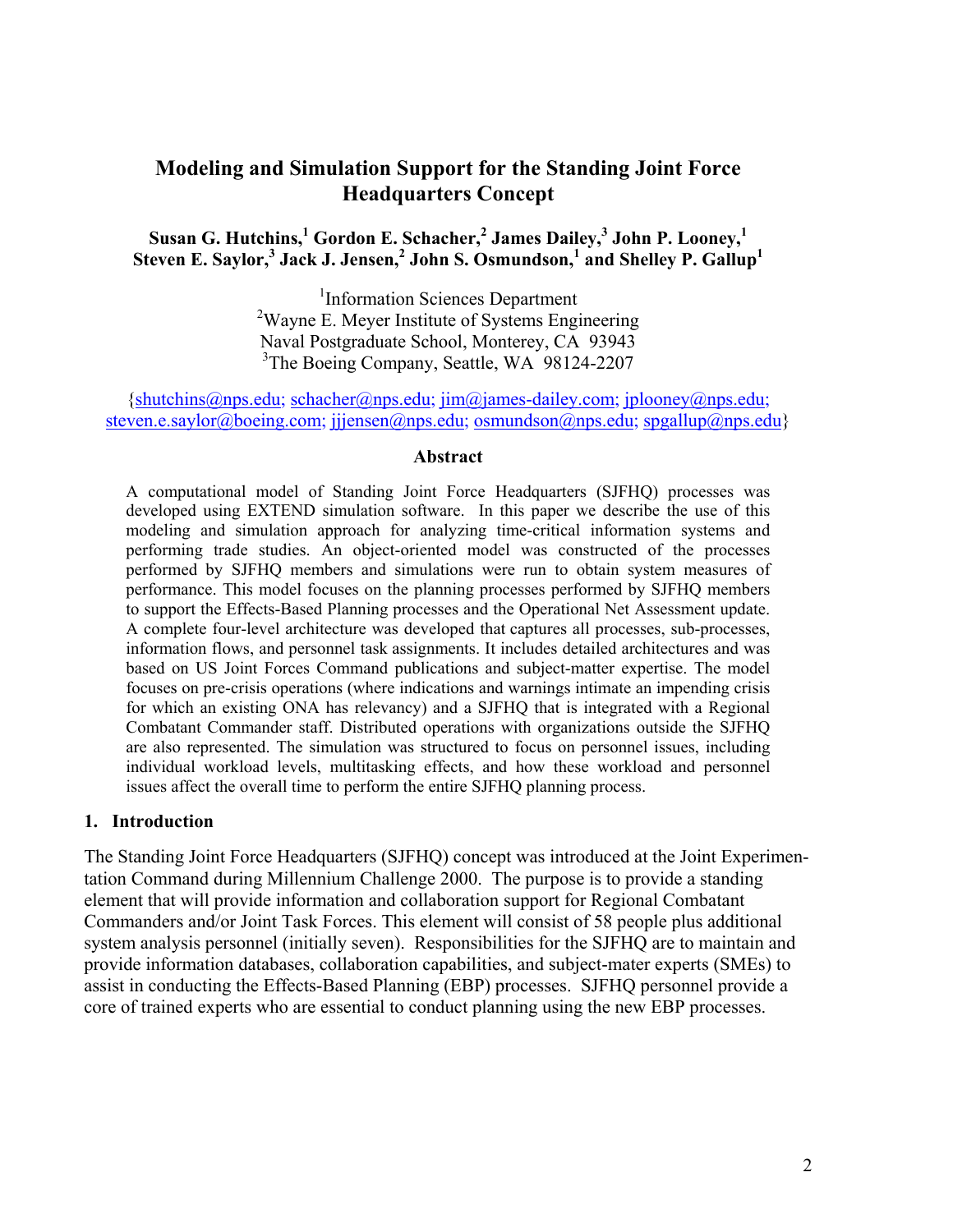The SJFHQ will integrate directly with any regional command structure established to manage a crisis, assist in using information from an Operational Net Assessment<sup>1</sup> (ONA) database, and participate in the overall command planning and decision-making cycle. Implementation of this new SJFHQ concept is expected to greatly enhance a region's command, control, communications and intelligence (C3I) processes and crisis management. SJFHQ is a new concept that has not yet been fully implemented and personnel are currently being trained to occupy these billets.

Detailed information about this organization's operation does not yet exist, such as the amount of time or effort involved to conduct all the various tasks that comprise SJFHQ responsibilities. The goal for this modeling and simulation work is to better understand personnel issues, in terms of how many people are needed to perform specific functions, what types of personnel are needed, improve the assignment of tasks to personnel, and understand the impact of workload on the time to complete the overall EBP process.

Osmundson (2002) points out that a strength of systems engineering is the ability to analyze complex systems problems in terms of fundamental parameters, formulate alternate architectural solutions, perform trade-off analyses of the alternate solutions, and select a best solution based on a reasonable set of selection criteria. Modeling and simulation of SJFHQ operations provides an efficient and cost effective means to obtain data to provide inputs to answer key questions of interest to concept developers. Information developed through SJFHQ implementation simulation runs can be used to examine details regarding SJFHQ processes and task performance and make decisions so that initial use of these units can be as efficient as possible.

There is an increasing need for application of systems engineering principles to the analysis and design of complex, expensive, and performance-critical information systems (Osmundson, 2002). A systems engineering approach was applied to produce data that will help system developers make informed decisions. The goal is to gain insight into the effectiveness of the processes as performed by the designated personnel and organizational design issues in a cost-effective manner.

### **2. Background**

 $\overline{a}$ 

The SJFHQ is not designed as a standing Joint Task Force (JTF), but rather as a standing element that focuses on a Commander in Chief's (CINC) operational trouble spots. This knowledgecentric, cross-functional organization takes advantage of knowledge and information flow. The SJFHQ functions at the operational level of national defense as the joint C2 element to support a rapid decisive operation. When fully operational, this important and emerging C2 structure will transform the preemptive and follow-on options a unified CINC will have (U.S. Joint Forces Command, 2002). It will provide the CINC an increased range of options for crisis response within his Area of Responsibility (AOR).

The SJFHQ will provide each regional CINC an informed and in-place C2 capability. The goal is to have at least one operational SJFHQ in each regional command by FY05. It is anticipated that the SJFHQ will reduce the *ad hoc* nature of standing up today's JTF Headquarters and provide

<sup>&</sup>lt;sup>1</sup>Operational Net Assessment (ONA) is a product of collaboration among analysts at strategic, operational, and tactical levels. The ONA views a potential adversary as an interdependent system of systems, all of which contribute to some degree toward his societal coherence, will, and capability to pursue a course of action inimical to friendly interests.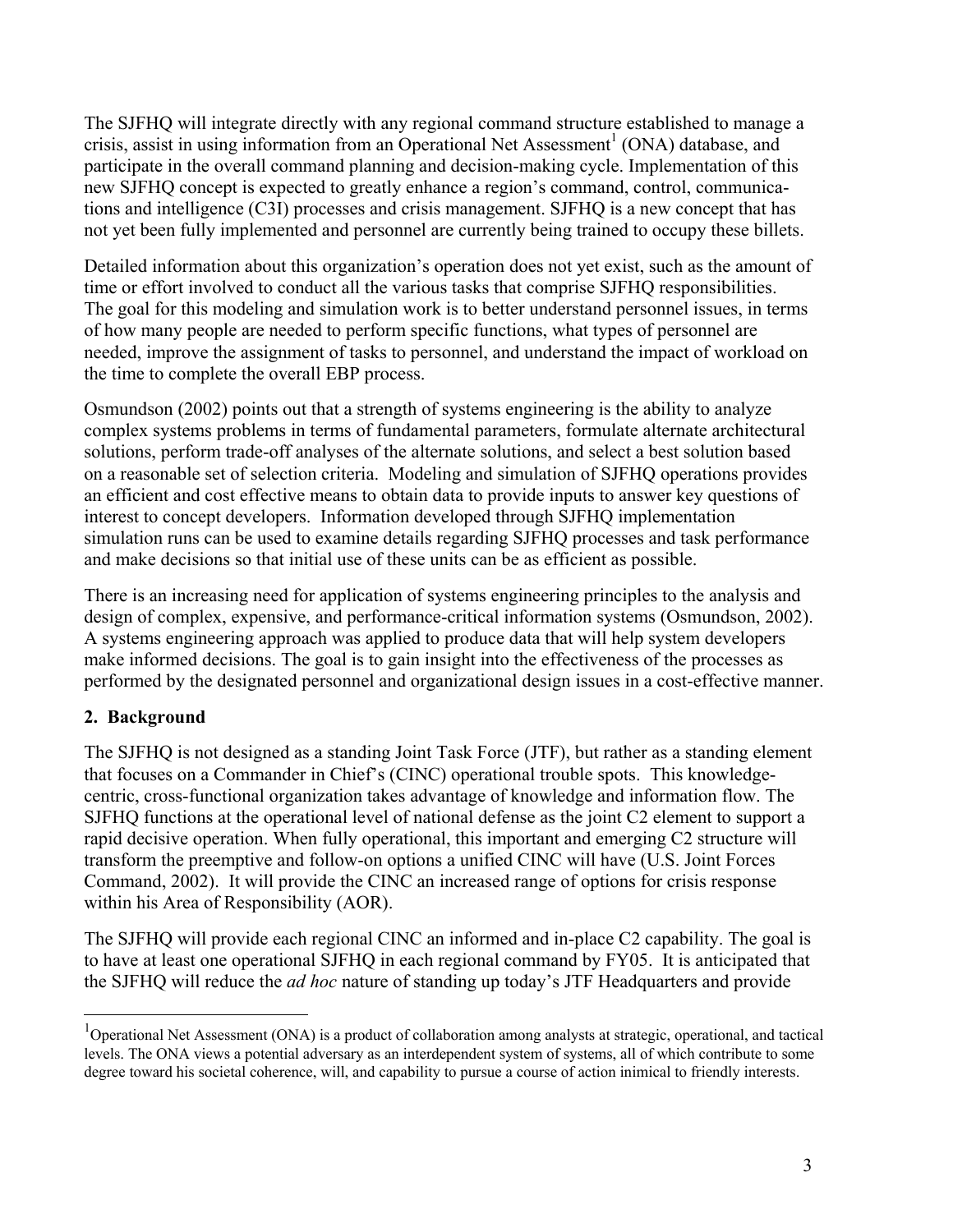increased stability as a result of the deep situational understanding developed prior to SJFHQ employment. The expectation is that the SJFHQ will give the CINCs an advantage of time, perhaps the most critical resource. (*ibid*) This C2 capability should enable improved pre-crisis planning on CINC-directed focus areas. For example, having a SJFHQ should provide an enhanced C2 capability based on a more timely and improved situational awareness and an augmented understanding of the adversary and friendly capabilities.

It is expected that different combatant commanders (COCOMs) will use their SJFHQ element in a variety of ways, and that SJFHQ utilization will also vary with the situation. It will be some time before a body of information is available that provides the input needed to help establish optimal manning and utilization of SJFHQ. A methodology to develop an understanding of SJFHQ implementation is needed so that initial use of these units can be as efficient as possible. Process modeling and simulation of SJFHQ operations is an efficient and cost effective means to obtain data to provide inputs to answer key questions of interest to concept developers. Simulation runs can be used to examine details regarding SJFHQ processes and task performance.

The SJFHQ modeling and simulation project, at Naval Postgraduate School (NPS), in Monterey, CA, in partnership with Boeing, developed an initial version of the simulation and produced initial runs and results. This paper provides a brief description of the steps that were taken to develop the simulation, its current status, and discussion of the way it can be used to make informed decisions about structuring the emerging SJFHQ. We also describe work needed to configure the simulation to produce more detailed implementation versions and produce additional information required by the program office.

Naval Postgraduate School supported the SJFHQ program office, RADM O'Hanlan, Joint Forces Command, by developing an executable model of the core SJFHQ processes. A complete fourlevel architecture was developed that captures all processes, sub-processes, information flows, and personnel task assignments. The simulation was developed using EXTEND simulation software using an advanced database approach in partnership with Boeing under an NPS-Boeing Cooperative Research and Development Agreement (CRADA). As the simulation is run, analyses focus on personnel, in particular, on work assignments, the effects of multi-tasking, and efficiencies in planning gained by having the SJFHQ as a central component of the Effects-Based Planning and Operations processes. Results of the analyses produced by the simulation model can be used by the program office to propose and examine improvements to the SJFHQ.

### **3. Work Accomplished**

The following simulation development tasks were completed. Tasks are listed in the order they were accomplished to illustrate the logical process of simulation development.

- 1. Determine all SJFHQ processes.
- 2. Decompose processes into three levels of sub-processes, down to the individual task level.
- 3. Develop an SJFHQ operational architecture.
- 4. Vet the architecture with J89.
- 5. Identify tasks that are performed to accomplish these processes.
- 6. Determine task sequencing, interdependences, and information flow.
- 7. Identify the individuals, by title, who work on these tasks.
- 8. Define task workgroups (all processes are decomposed to the task level).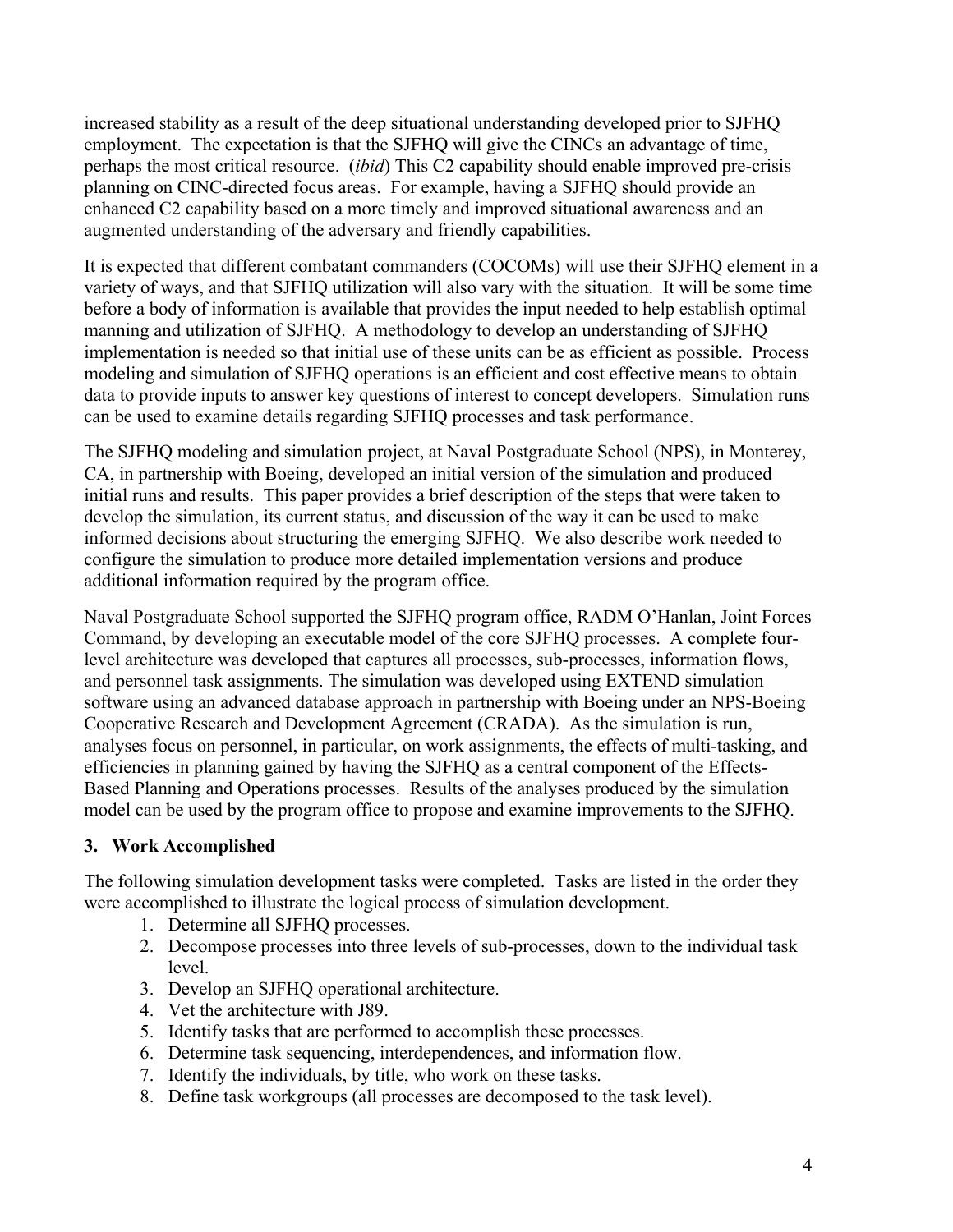- 9. Develop a methodology and accompanying tables that map people, task workgroups, and processes to provide the database foundation for the simulation.
- 10. Develop a multi-tasking module that represents human work performance.
- 11. Create the baseline SJFHQ simulation.
- 12. Perform rigorous tests of the simulation to insure proper operation (verification).
- 13. Develop and report the results of simulation runs to illustrate use of the methodology.

Each of these simulation development tasks is briefly described below. Source documents for this development included: Concept of Employment, June 03, (US Joint Forces Command, 2003**)** and Standard Operating Procedures, October 03 (US Joint Forces Command, 2003**)**. Detailed review of this work was provided by CDR John Looney, a subject matter expert (SME), and a former SJFHQ team member.

**3.1 Determine SJFHQ Processes:** The first step entailed developing an understanding of the scope of the overall processes performed by the SJFHQ. The majority of this information was obtained from the following US Joint Forces Command reference documents. Concept of Employment has chapters describing staff relationships between the Regional Combatant Commander (RCC) and SJFHQ, staff relationships between the Joint Task Force (JTF) and SJFHQ, pre-crisis planning, and how these members of the SJFHQ collaborate to conduct an ONA and EBP. Additional information included in the Concept of Employment document is included in appendices that describe the processes employed for conducting Effects Based Operations (EBO), Operational Net Assessment (ONA), and other detailed SJFHQ organization and billet descriptions.

Standard Operating Procedures is a more extensive document, which contains six chapters describing the activities of the following SJFHQ sub-organizations:

- **•** Command Group
- **•** Information Superiority Group
- Operations Group
- Logistics Group
- **•** Planning Group
- **•** Knowledge Management Team

This publication includes appendices that describe the activities of each sub-organization, including details on EBP and ONA. There is also an appendix that describes responsibilities of the following Boards, Centers, Cells, and Working Groups:

- **•** Joint Information Superiority Cell **•** Time-Sensitive Targets Cell
- Joint Collection Management Cell Logistics Coordination Board
- **•** Joint Coordination Board (JCB) **•** Blue/Red Cell
- 
- 
- 
- 
- 
- Joint Planning Group (at JTF level)
- Joint Fires Working Group Joint Knowledge Management Board

Considerable interpretation of the material in these reports was needed to produce the process maps and tables that comprise the base of the simulation. In many cases the experience of the SME had to be used to provide correct interpretations. The end result is a process mapping that captures significant SJFHQ EBP process details and ONA updating operations, and places them in correct relationship to each other.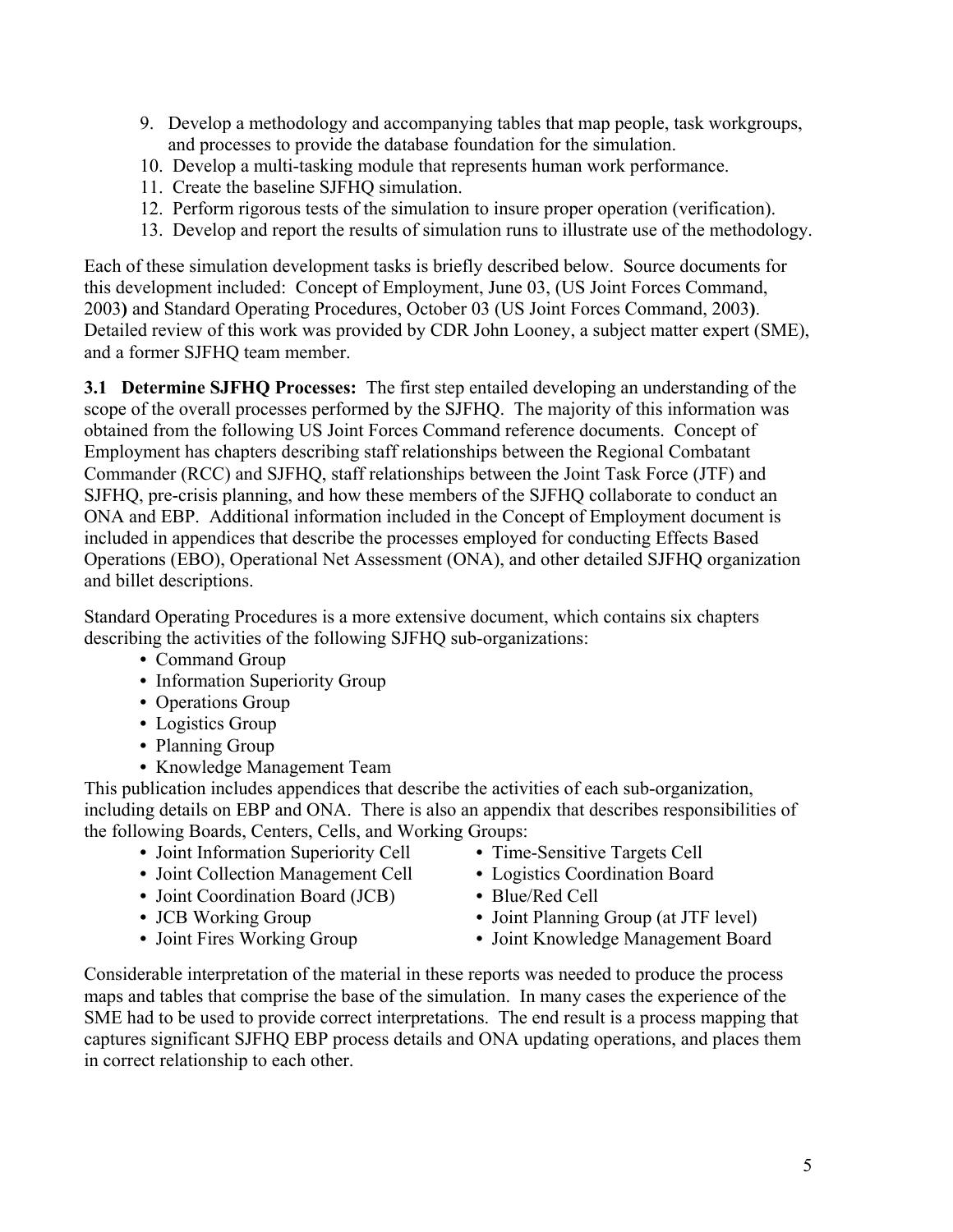**3.2 Decompose into Sub-Processes:** The simulation tool used for this project, EXTEND, allows one to employ an object-oriented, hierarchical approach. This approach simplifies setting up the underlying model. Relatively few top-level process blocks are defined that capture the major operational processes undertaken. The six top-level process blocks for SJFHQ are shown in Table 1. Within each process there are a large number of tasks that must be performed. In the following section we describe how these six processes are decomposed into three levels of subprocesses. Each level of sub-processes contains logical groupings; they are similar in function, they are performed by the same personnel, they address the same tactical operation, etc. The end result is a hierarchy of processes and sub-processes that correctly represents the operation and that also provide the structure needed for the model and simulation. A general rule for doing this type of decomposition is to decompose no further than necessary for the particular study being done. Table 1 shows the processes and the number of sub-processes at each level.

|                                   | Sub-Processes |         |         |  |  |  |
|-----------------------------------|---------------|---------|---------|--|--|--|
| Process                           | Level-1       | Level-2 | Level-3 |  |  |  |
| <b>Command Directives</b>         |               |         | 19      |  |  |  |
| <b>Effects-Based Planning</b>     |               |         | 76      |  |  |  |
| <b>Operational Net Assessment</b> |               | 35      | 235     |  |  |  |
| Collaborative Info Environment    |               |         |         |  |  |  |
| Training/Exercises                |               |         |         |  |  |  |
| Deployment/Logs/Transport         |               |         | つつ      |  |  |  |

Table 1. SJFHQ Top-Level Processes and Number of Sub-Processes for each Sub-Level within the Model

Level-3 is the task level, the level at which personnel produce information. There are 377 of these task-level sub-processes. The process table contained in the SJFHQ Simulation technical report (Schacher, Dailey, Looney, Saylor, Jensen, Osmundson, Hutchins & Gallup, 2004) presents the details of this decomposition.

**3.3 Develop a SJFHQ Operational Architecture:** The architecture required for process simulation utilizes components from the Department of Defense Architecture Framework (DODAF) but requires more detail. The decomposition referred to above was captured in process maps that are presented in the SJFHQ Simulation report. (Due to space limitations these tables cannot be included here.) These maps provide an easy visualization of information flow and process interrelationships. Depending on the simulation technique employed, one directly uses architecture maps or the process table to build the simulation. For the standard technique where process blocks are laid out on a visual template and connections made between them, the maps are used. For the database method reported here, the tables are used. Even so, developing the maps was a necessary step to ensure that information flow is correct, logical, and contains neither sinks (processes that have no output) nor infinite loops.

**3.4 Vet the Architecture with J-89:** J-89 has the mandate to develop operational architectures for the SJFHQ and JTF. It is important that the architecture developed for this project is in agreement with the SJFHQ architecture that is officially approved. Architectures developed for this project go to a lower level of detail than required by J89, thus we vetted our architectures only at the top levels.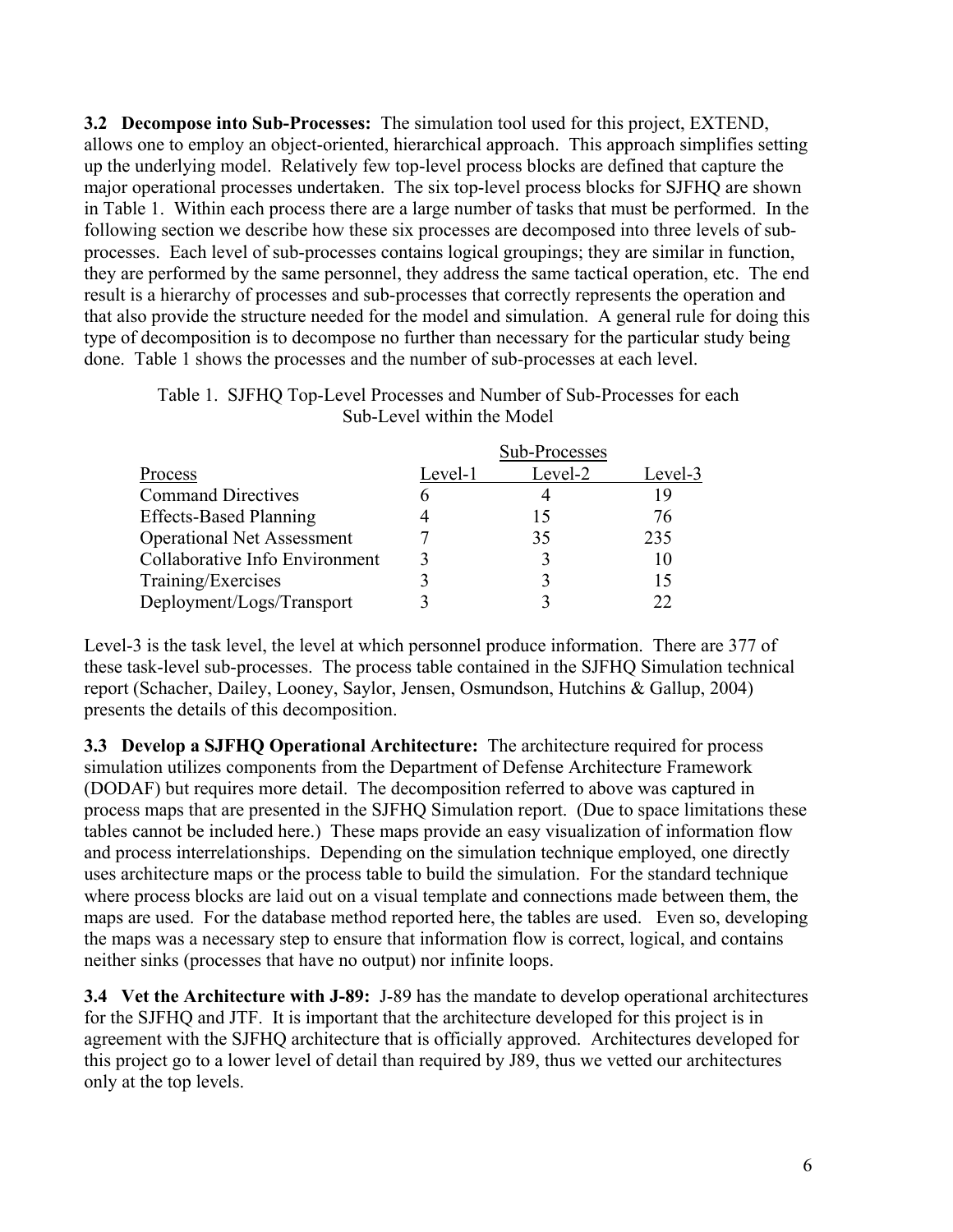**3.5 Identify Tasks:** Several different types of SJFHQ responsibilities were identified and tracked: scheduled meetings, information production, command and team decisions, information assessment, etc. Many involve sub-processes, such as producing individual, specific pieces of information. These have been broken down to individual tasks, to the level where one can identify the groups of personnel that work on them.

**3.6 Determine Task Sequencing, Interdependences, and Information Flow:** Processes, and their included tasks, are performed in an order such that information is produced and moves through the processes in the correct order. Some processes occur in a pre-determined sequence; some occur in parallel. This has been mapped in order to set up the simulation correctly. Maps that allow visualization of this flow are contained in Schacher, et al., 2004.

**3.7 Identify Individuals, by Title, and their Associated Work Tasks:** The purpose of developing the simulation is to track and measure latencies associated with personnel activities, the work SJFHQ members have on their desktops, how processing their tasks is affected by multitasking, and so on. Accomplishing this requires knowledge of the specific personnel who are assigned to each task. The reference reports show processes assigned to major groups and also the personnel within these groups. For most cases they do not specify personnel information down to the task level. SME knowledge was required to specify lower-level tasks and individual personnel assignments.

**3.8 Define Task Workgroups:** In order to account for task sharing among several individuals, it is convenient to define groups that are responsible for carrying out each task. These can be, but are not necessarily, groups that are defined in the SJFHQ documents. There is some artificiality in defining these task workgroups in that they are not necessarily actual operational/tactical groups. They are a modeling convenience because they provide a simple way to record personnel assignments for different SJFHQ configurations. The task workgroups to which an individual is assigned can be simply entered into a table to produce a unique configuration. At this point in the project, personnel assignments are contained in the master table presented in Schacher, et al., 2004.

**3.9 Develop Maps of People, Task Workgroups, and Processes:** Assignment of people to task-level sub-processes has been completed. As noted above, assignment of workgroup titles and subsequent association of these workgroups with sub-processes has not been done. This does not affect simulation operation. What is missing is a convenient graphical user-interface to facilitate database manipulation to make changes to reassign personnel.

**3.10 Develop a Human Multi-Tasking Module:** At the core of the simulation is the ability to model an individual performing tasks under conditions where he/ she can be interrupted by meetings or higher-priority tasks, have several tasks on their desk at the same time, and need to coordinate work with others. A module has been developed to model these human performance modalities. The simulation contains a human multi-tasking module for each of the SJFHQ personnel. A step that remains to be done is assigning individual skill levels. This will enable conducting simulation runs that take into account varying skill levels of SJFHQ members.

**3.11 Create the Baseline SJFHQ Simulation:** It is not possible at this time to develop a simulation that is representative of "SJFHQ reality" because such a reality does not yet exist. The baseline that has been developed contains all of the known processes and tasks that are performed by the SJFHQ organization. From this baseline, and the modular database simulation configuration, one can easily reconfigure the SJFHQ simulation to produce a simulation that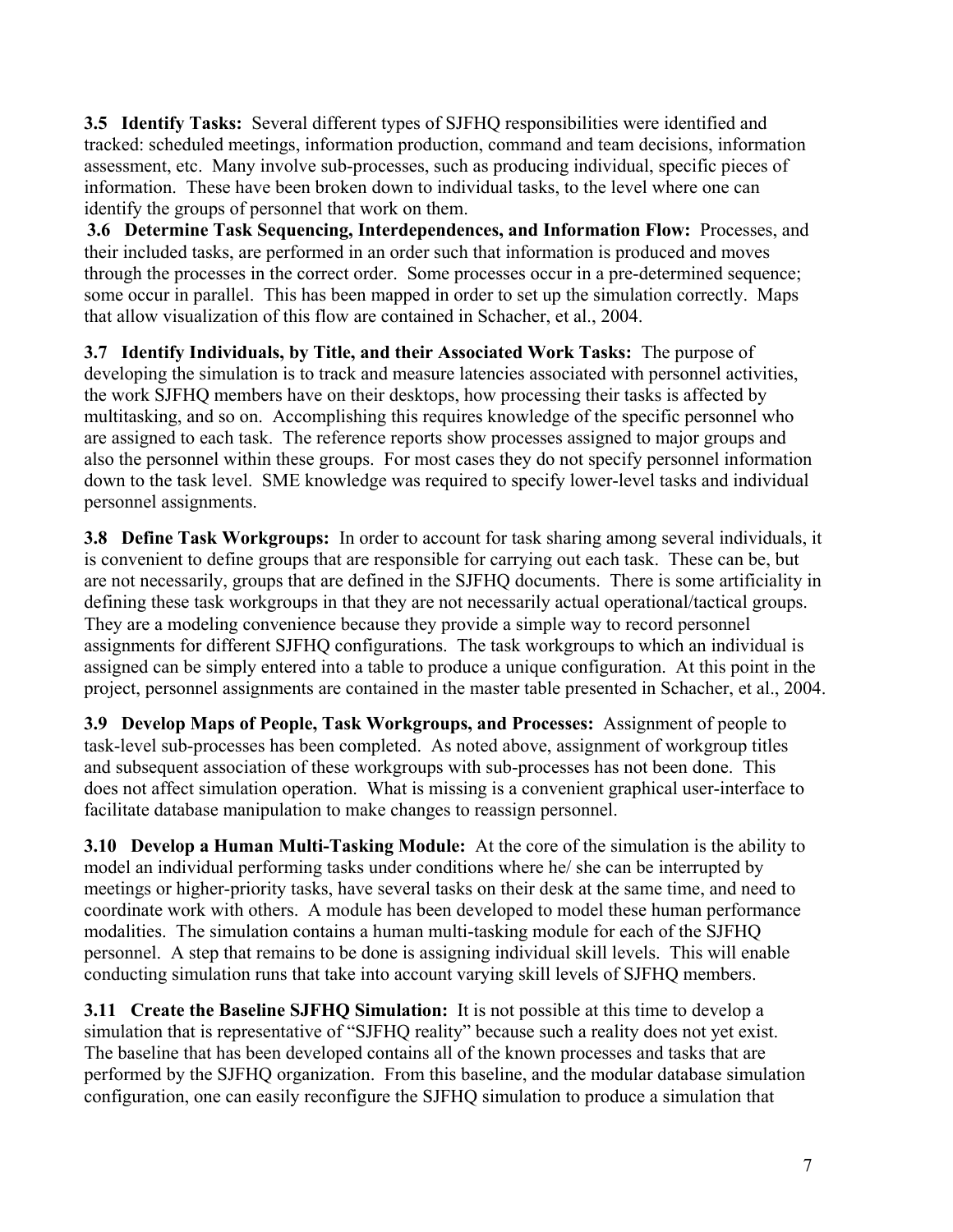represents various realities, such as variations on SJFHQ utilization by specific Combatant Commanders (COCOMs). It is also easy to reconfigure the simulation to do "what-if" analyses.

**3.12 Perform Simulation Tests:** The SJFHQ simulation has been run for a range of conditions to test proper performance of task routing, the human performance module, and information passing between processes. Conditions have been set so that the work distribution causes overload and blocking of task performance at task workgroups. Task performance times have been adjusted to test process synchronization and to determine critical process nodes (processes where delays will cause significant disruptions in SJFHQ performance).

**3.13 Develop and Report Results from Simulation Runs:** The results produced thus far are representative of the types that can be produced and represent one step toward simulation validation. True validation cannot be done until field data is available from SJFHQ operations.

## **3.14 Required Future Work**

The initial simulation produced is a baseline. The SJFHQ simulation methodology, structure, and analysis methods are now in place. Results that have been produced were obtained to validate correct simulation performance, not SJFHQ performance in an operational situation. Additional work needed to provide results that apply to operational situations or for program office planning are described below. We refer to steps A, B, and C below in defining follow-on work.

**Step A**. The baseline simulation has the following principal attributes: (1) It contains all required EBP and ONA updating processes; (2) it contains a methodology for conducting simulation runs and analysis; (3) it is modular so that rapid reconfiguration can be accomplished; and (4) it has been validated for proper operation.

**Step B**. A principal step in simulation development is parameterization of its process modules/blocks. Parameters most often used are: (*i*) processing time, (*ii*) process capacity, (*iii*) information input and output requirements for initiation and completion, (iv) information content and formats, and (*v*) conditions such as mandated schedules and synchronization. Strictly speaking, information content, formats, schedules, and synchronization are not process parameters, rather they are treated as process interface requirements.

**Step C**. Simulation results are produced in response to a set of questions or requirements. Before results can be produced, the simulation requires the following information: (1) a statement of the question(s) to be answered, (2) a set of results parameters (measures) to be produced to answer the questions, and (3) specification of the conditions under which the results are to be determined. In order to quantify data latency in an information system the analysis technique must explicitly express the system in terms of variables, or design factors that can be summed to give an overall system response time (Osmundson, 2000).

The baseline simulation containing the principal attributes (step A) is complete. Parameterization of the process modules and blocks (step B) was accomplished using the SME's expertise, however, this parameterization is not necessarily representative of an existing or planned operational situation. Simulation results produced in response to a set of questions or requirements (step C) remains to be done. In the following section we begin with step C then proceed to step B, which is the normal method for study development. All studies require that the baseline exist, step A, which has been accomplished.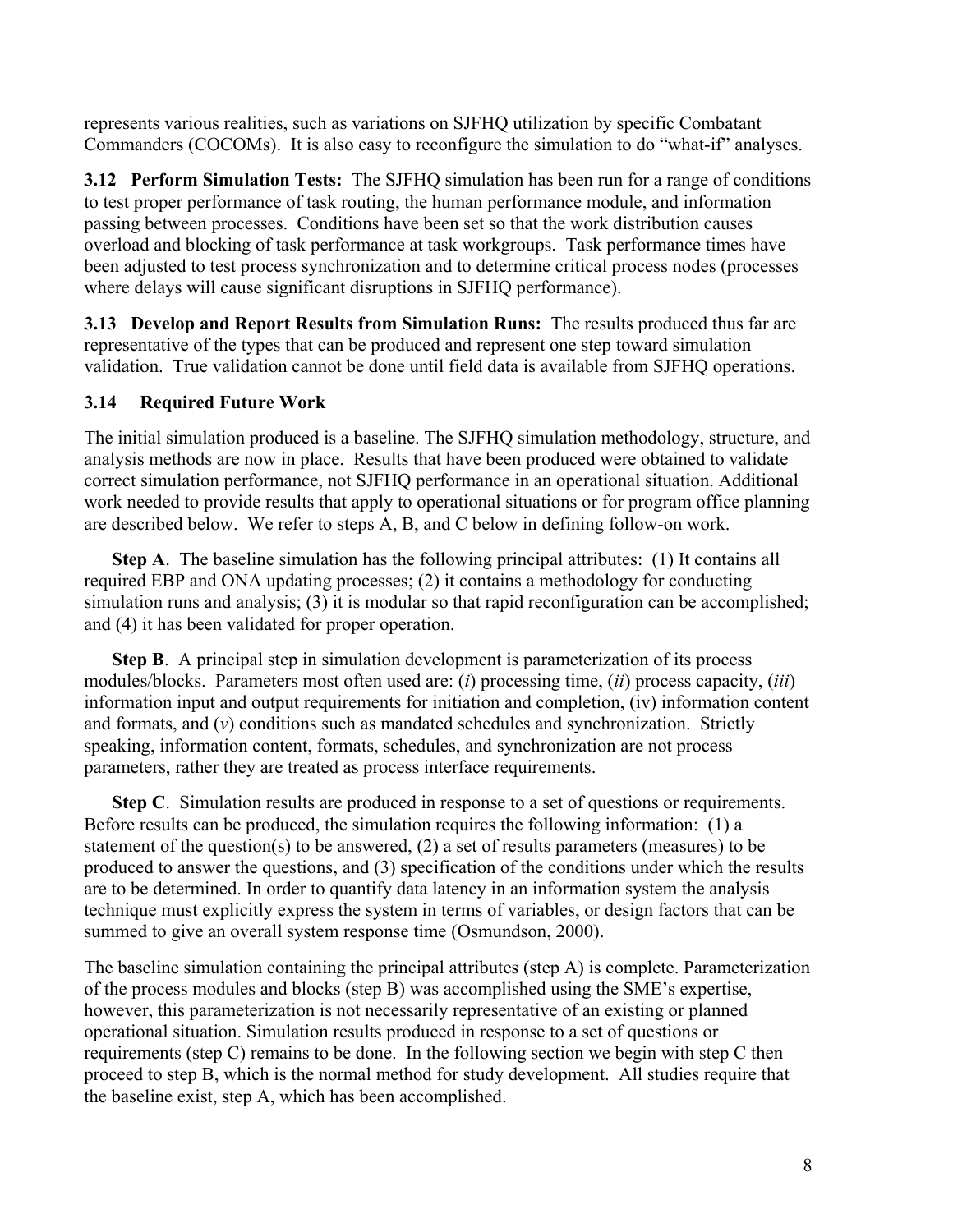**Study Definition**: We envision two types of studies: (1) What-if analyses defined to meet Program Office objectives and (2) determination of the effectiveness of proposed and actual COCOM use of the SJFHQ. For the first type of study the simulation would be configured to match the what-if situation. For example, one could determine the effectiveness of adding particular types of personnel to SJFHQ, or the effectiveness of reconfiguring workgroups.

COCOMs use-effectiveness studies require a definition of the proposed configuration. SJFHQ could be fully integrated, used as a stand-alone unit, be responsible for some decisions, etc. It may be that not all 58 people (or 65 if considering System-of-System Analysis personnel) would be available, and thus the model's structure would be altered to correspond to the particular configuration.

## **4. SIMULATION METHODOLOGY**

The SJFHQ simulation was developed with EXTEND simulation software, a highly respected off-the-shelf discrete event simulation methodology that can rapidly develop a wide range of process models (http://www.imaginethatinc.com). Boeing's Phantom Works group has substantial expertise in utilizing EXTEND simulation software having developed simulation analysis tools for a wide variety of military and commercial system architectures. Validated simulations have been developed for several domains, including network-centric communication systems, time-critical targeting scenarios, and resource/logistical optimization.

Models in EXTEND are structured by connecting library block components that logically describe the process or system that is modeled. EXTEND provides a library of validated baseblocks to work with and more than 95% of the SJFHQ model was developed with these standard components. These libraries were then augmented with custom block components that were developed to model a number of unique characteristics of the SJFHQ processes. These customized Boeing/SJFHQ blocks are stored and delivered in an EXTEND library file that is installed before launching the model file.

The SJFHQ model leverages EXTEND's strong hierarchical capabilities, where base library block components are further encapsulated for model organization, library storage and replication. For example, each of the 65 personnel in the SJFHQ element is represented by a Person hierarchical block (see the multiple "P" blocks in the top-level view, in figure 1). The Person h-block is added from the customized SJFHQ library and is made up of basic EXTEND library components. Note that within this Person h-block is another h-block called "Working on Assignments" which groups the model constructs for multi-tasking assignments and prioritizing of assignments by an individual. Figure 2 depicts the model construct of a Person H-block.

EXTEND is uniquely powerful in it's ability to structure scenario input data within it's own internal relational database. For the SJFHQ application, the simulation database structure is an EXTEND replication of the Excel spreadsheet that specifies information flow between the processes and sub-processes (for more detail on the EXTEND database see Schacher, et al., 2004). Database tables are directly (and efficiently) accessed by the model constructs during run-time. The database can then be easily modified with an alternative scenario for comparison.

The SJFHQ simulation database is used to collect specific customized outputs. As the primary objective for use of this simulation will focus on personnel utilization and time to complete tasks,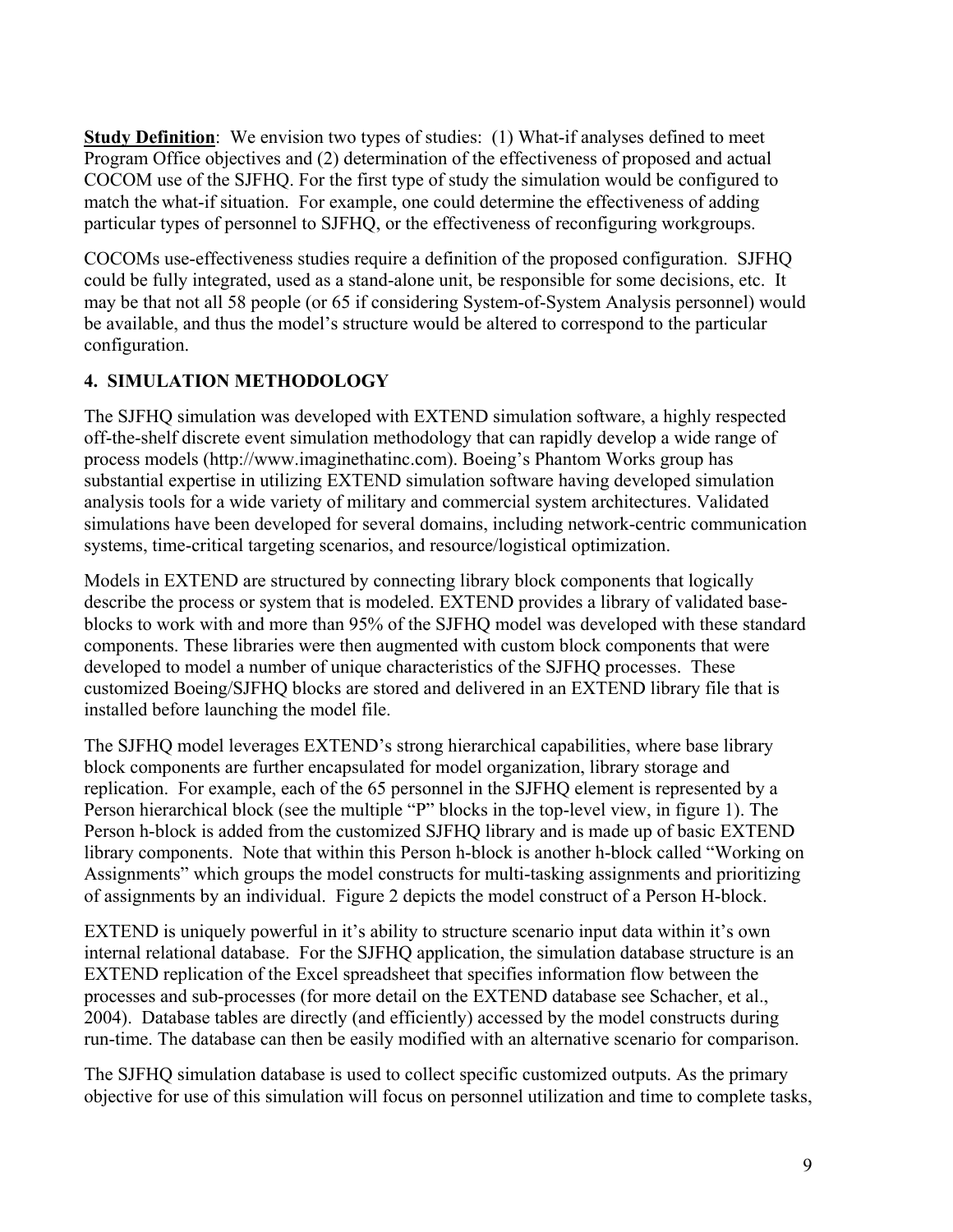one of the principal outputs collected is personnel work hours by task. A plotter for each team member shows the number of tasks on their desk at any given time during the simulation timeline. The model also logs each "instance" of a layer that has been initiated by the model.



Figure 1. Top-level view of the EXTEND Standing Joint Force Headquarters Model.

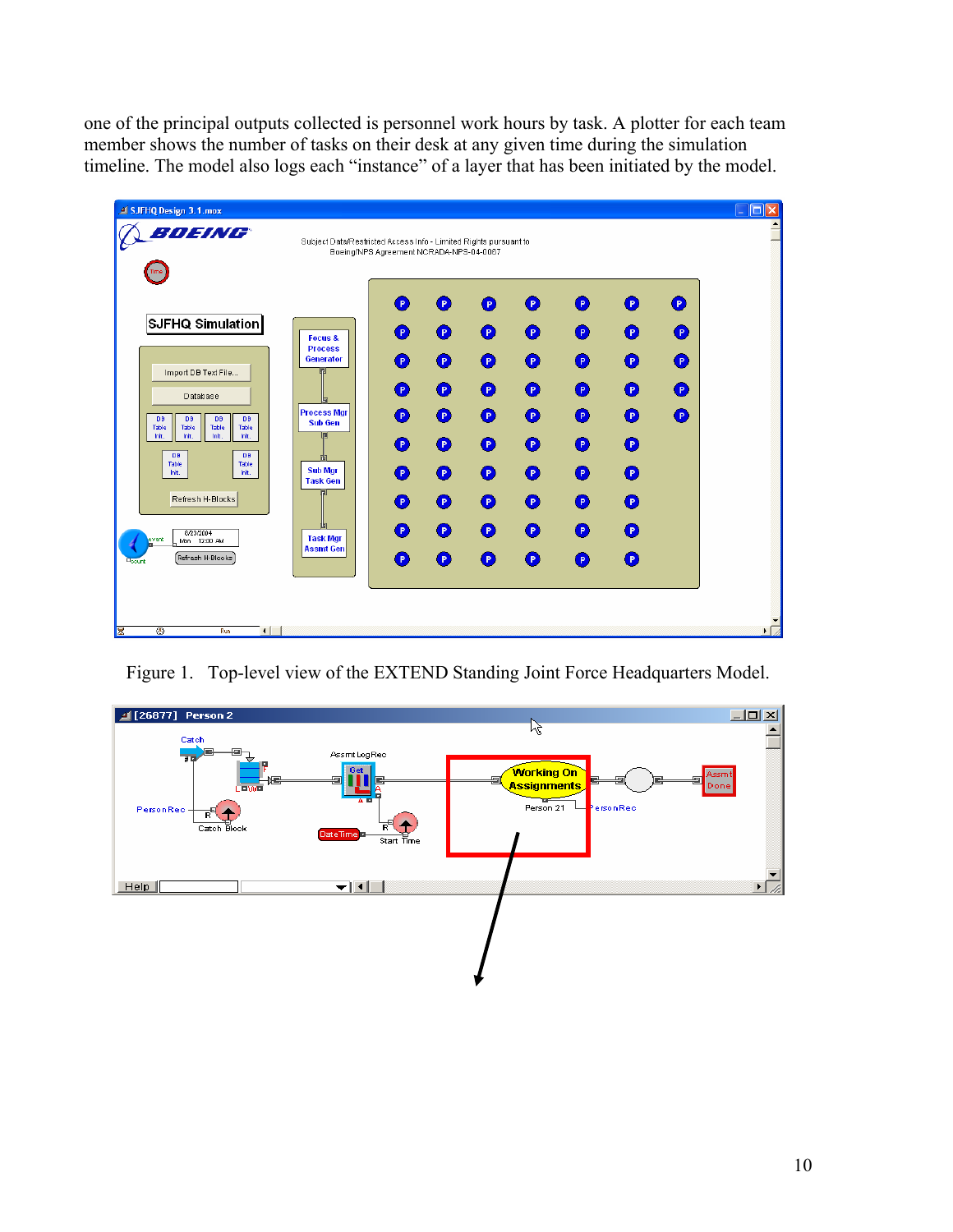

Figure 2. Model Constructs, Person H-Block.

Records in the log tables (Focus, Process, Sub-Process, Task and Assignment levels) capture start time, completion time, and show the number of hours elapsed from start to finish.

# **5. SJFHQ PROCESSES STRUCTURE**

### **5.1 Core, Top-Level, Processes and Levels Structure**

The six "core" processes included in the SJFHQ model and the three levels of sub-processes within each are depicted in Figure 3. Figure 3 shows the sub-process levels under Effects-Based Planning. Under each of the sub-processes in Level-1 there are a number of Level-2 subprocesses, with further decomposition down to Level-3. Sub-processes are indicated by white boxes. A logical numbering scheme for all processes and sub-processes is used to track their relationships, for example:

- 3.0 Effects-Based Planning
	- 3.2 Mission Analysis
		- 3.2.8 Determine End State Objectives

3.2.8.3 Develop Recommended Priority Effects List (PEL)

Figure 3 also shows a Level-3 sub-process sending a task to a work-unit (referred to as boards, centers, cells, and work groups/units). A large number of work-units comprise the SJFHQ, the composition of each depending on the tasks assigned to them. A task can be sent to a work-unit only from a Level-3 sub-process.

To some extent a sense of time is indicated in figure 3 by the length and positions of the process bars. For example, ONA originates farthest to the left because that process is ongoing almost continuously, long before a crisis is declared. Similarly, Logistics and Transportation planning is also ongoing, although it is not as lengthy a process as ONA. Command Group Directions will initiate all other processes.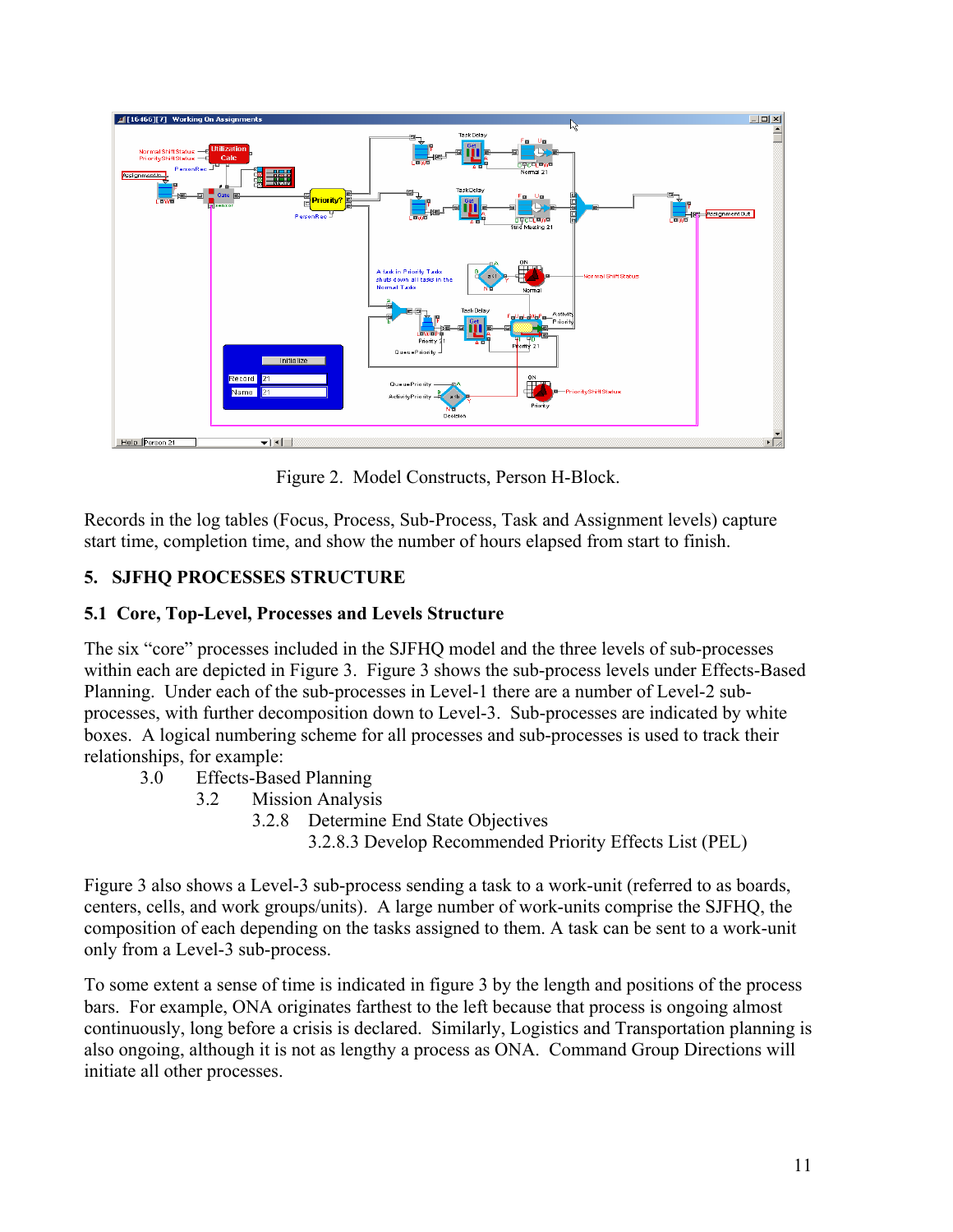

Figure 3. Core, Top-Level Processes and three levels of Sub-Processes.

Figure 3 also shows a Level-3 sub-process sending a task to a work-unit (referred to as boards, centers, cells, and work groups/units). A large number of work-units comprise the SJFHQ, the composition of each depending on the tasks assigned to them. A task can be sent to a work-unit only from a Level-3 sub-process.

To some extent a sense of time is indicated in figure 3 by the length and positions of the process bars. For example, ONA originates farthest to the left because that process is ongoing almost continuously, long before a crisis is declared. Similarly, Logistics and Transportation planning is also ongoing, although it is not as lengthy a process as ONA. Command Group Directions will initiate all other processes.

### **5.2 Sub-Process Definitions**

A table in the SJFHQ Simulation report lists all sub-processes and their numbers. Table 2, below, shows a few rows from the first columns in that table for explanation purposes.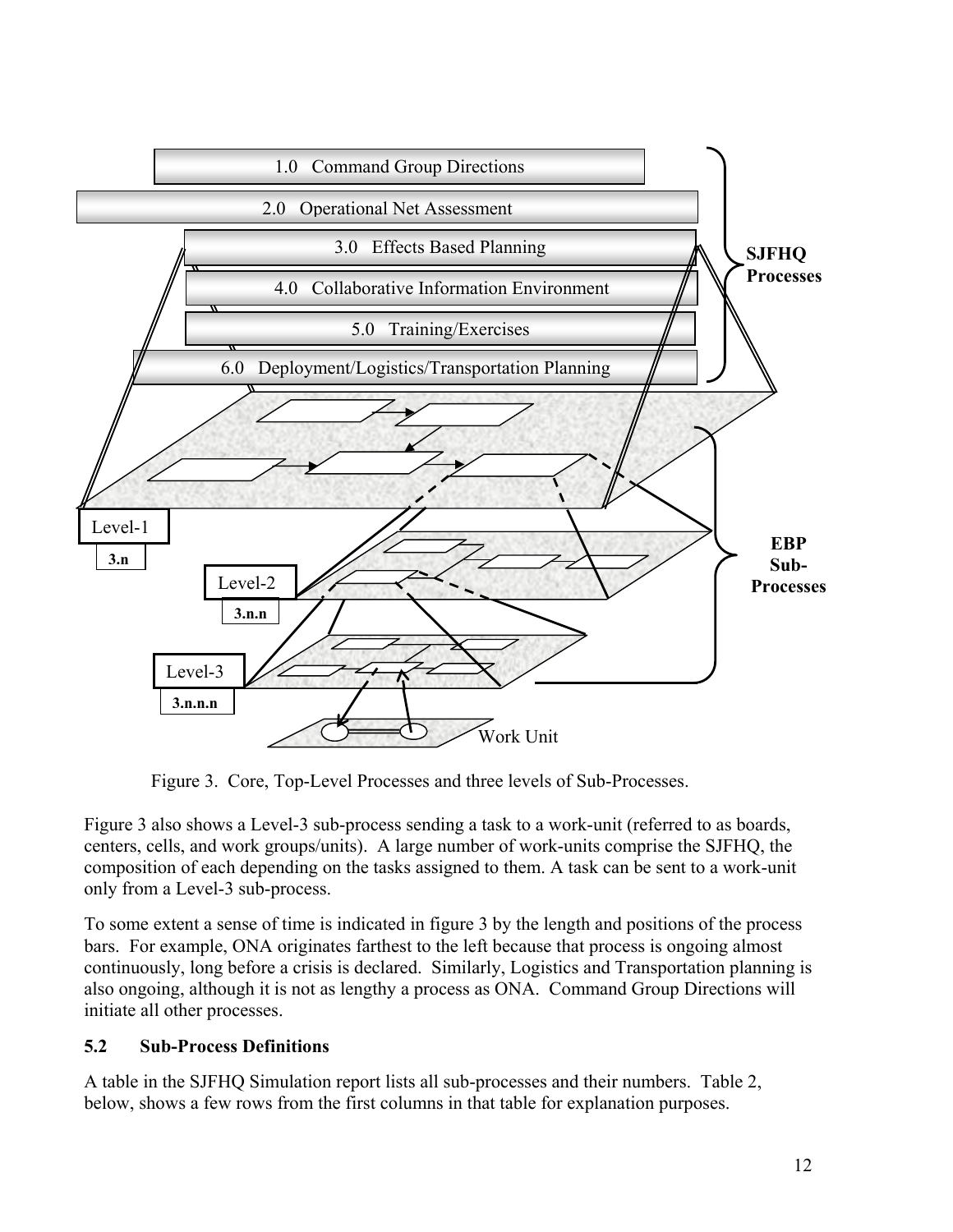$\mathbf{I}$ 

| 1st 2nd 3rd Lvl<br><b>Processes and Sub-Processes</b> |
|-------------------------------------------------------|
| <b>Command Group Directions</b>                       |
| 1.1 Assess National Guidance                          |
| $1.1.1.1$ Dummy                                       |
| 1.2 Assess AOR Plans                                  |
| $1.2.1.1$ Dummy                                       |
| 1.3 Develop Initial Guidance                          |
| 1.3.1 Assess Transition and Provide Guidance          |
| $1.3.1.1$ Dummy                                       |
| 1.3.2 Commander's Intent Development                  |
| 1.3.2.1 Develop Commander's Intent                    |
| 1.3.2.2 Transmit Cdr's Intent for Mission Analysis    |

Command Group Directions (1.0) is the core, or basic overall process. Develop Initial Guidance (1.3) is the third first-level sub-process, Commander's Intent Development (1.3.2) its second second-level sub-process, and Transmit Commander's Intent for Mission Analysis (1.3.2.2) its second third-level sub-process. This last sub-process is at Level-3, which sends that task directly to a task workgroup.

In reality, tasks can be sent to a task workgroup from any level, but in the simulation tasks can be sent to task workgroups only from the third sub-process level. Thus, when a higher-level process sends a task, it is necessary to put dummy levels in the simulation so that the task is sent from the appropriate level. This is the reason for the "Dummy" entries. They have no effect on simulation results, and are only present so that the controlling database can be set up correctly. Table 3 includes the same rows as shown in Table 2 but shows the last columns from the master table. (The middle columns list personnel assigned to a task and are described in a later section of this report.)

Table 3. Example of Required Input Sources, Task Duration, External Delay, and Task Priority

| <b>Inputs From</b>        |     | $\frac{a}{a}$ | Priori |
|---------------------------|-----|---------------|--------|
| <b>SECDEF</b>             |     |               | 10     |
| <b>RCC</b>                | 0.5 |               | 10     |
| SECDEF, 3.1.1.10          | 0.2 |               |        |
| 1.3.1.1, 1.1.1.1, 1.2.1.1 | 0.4 |               |        |
| 1.3.2.1                   |     |               |        |

 "Inputs From" refers to those sub-processes from which information must be received before the current sub-processes task assignment can begin. For the initial processes shown here, input

 $\mathbf{I}$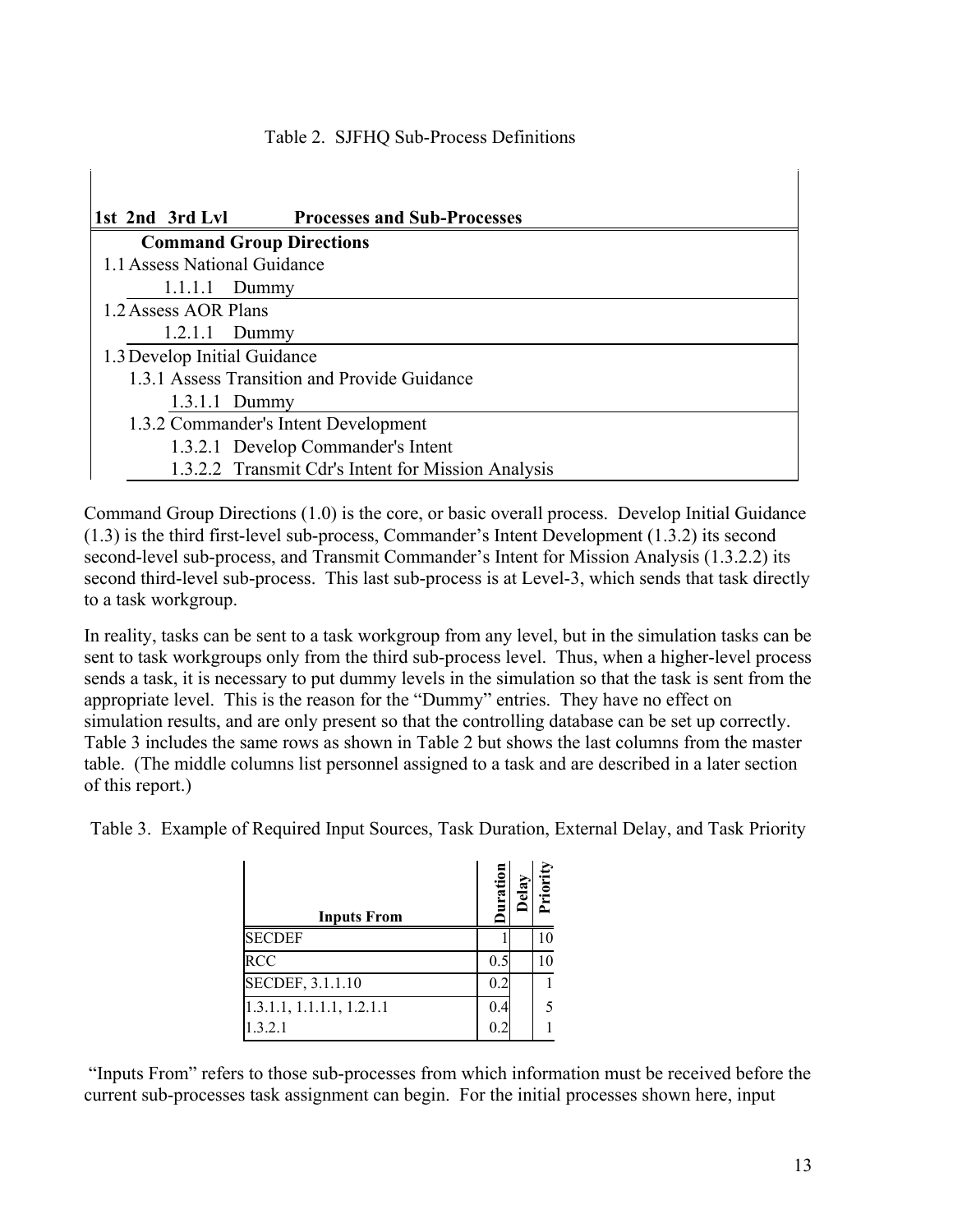must also be received from outside the SJFHQ organization, from the Secretary of Defense (and/or also the Chairman of the Joint Chiefs of Staff) and the Regional Combatant Commander. Note that input for one of the tasks must be received from one of process 3's sub-processes. Such interconnections are more easily seen in the process maps discussed below.

Duration is the estimated amount of time the task will require with full manning of the task workgroup. In a few instances, information must be requested from an organization outside SJFHQ before a task can be completed. Delay is the amount of time the task will have to idle if such a request must be made.

Priority is used to control the order in which personnel perform tasks, with 1 being the highest and 10 the lowest priority. Several priority 10 tasks can be on a person's desk at the same time and will be worked on in the order they arrive. Higher priority tasks will interrupt lower priority tasks.

### **5.3 Process Architecture Maps**

A process architecture map is required at each sub-level. Figure 4 contains the first-level architecture map. Second- and third-level maps are too large to be included here and are presented in Schacher, et al., 2004. Examples of small sections of the lower-level maps are included in the following sections with explanations.

The first-level map shows the six basic processes and their first-level sub processes. The arrows show the flow of information from one sub-process to those following it in time. This figure does depict a time flow, e.g. from top to bottom. The dashed boxes indicate processes that occur outside this version of the simulation.

The processes are not depicted in numerical order in figure 4 because it is easier to depict the connection arrows using the order shown. Figure 5 shows a portion of the second-level subprocesses. In this figure, the arrows more accurately represent information flow than is seen in the first-level diagram. The level of detail included in this Second-Level map is probably the best for visualizing information flow, but does not identify the tasks that consume and produce information. Those tasks are seen in the third-level map, a portion of which is shown in Figure 5.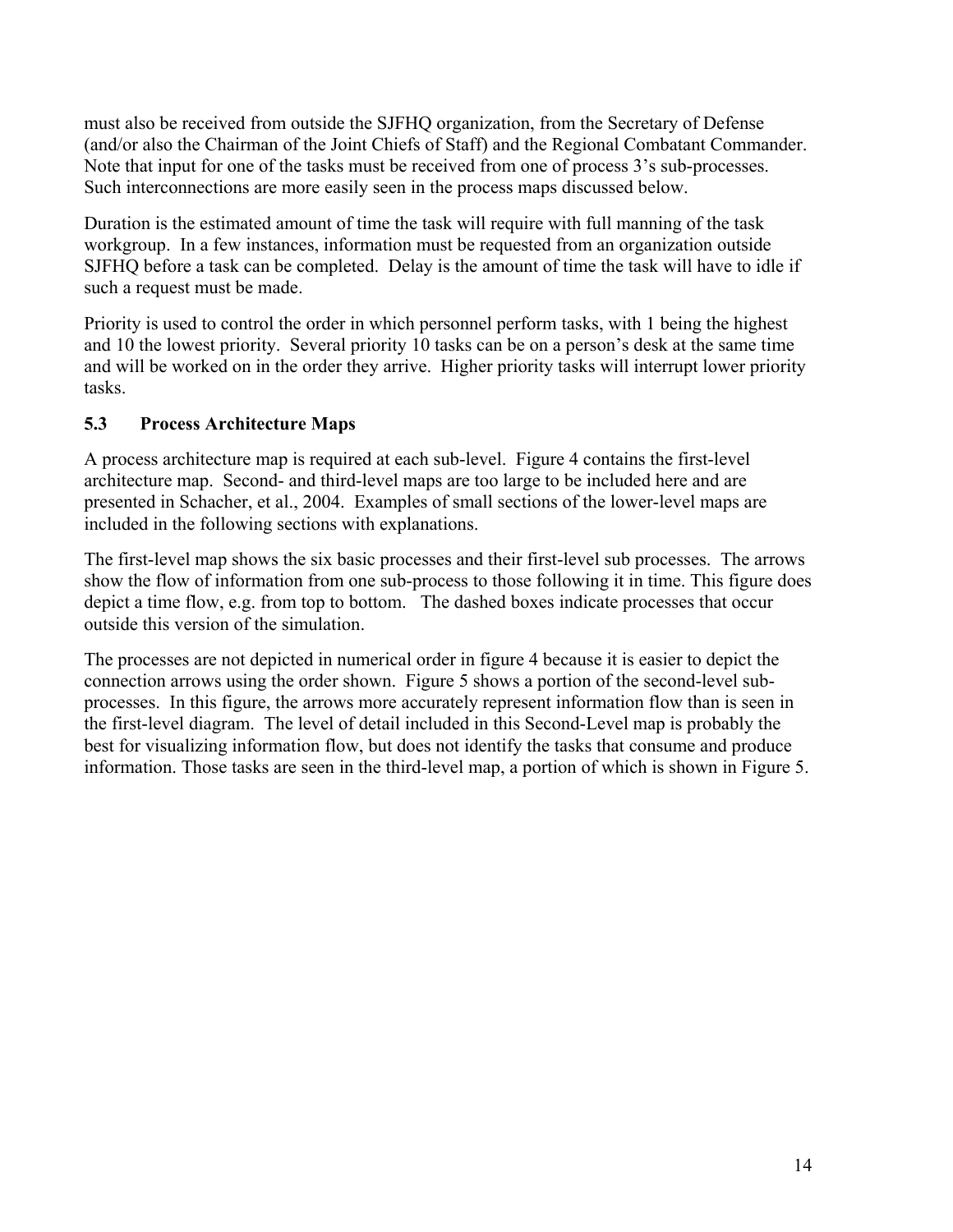

Figure 4. Basic and First-Level Processes and Information Flow.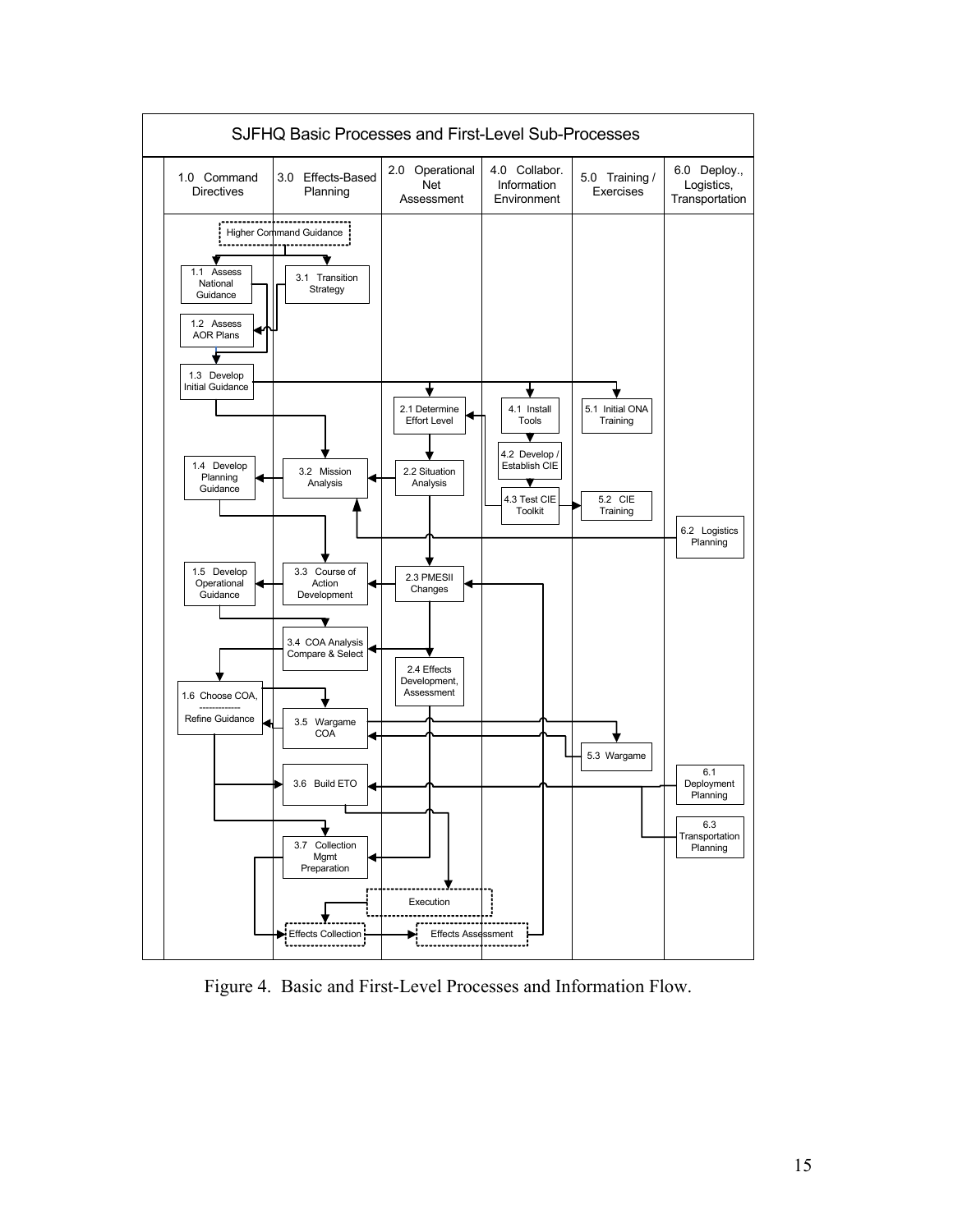

Figure 5. Example of a Portion of the Second-Level Sub-Processes.

Some arrows in Figure 5 are incomplete because they connect to process boxes that are not included in this example. The heavy dashed boxes delineate First-Level sub-processes and show the second-level processes included in each higher-level process.

Figure 6 shows a small portion of the Third-Level sub-process map. This map contains no titles, only sub-process numbers, because titles would take up too much space. (For example, in the second- and third-level maps take up three and five pages, respectively.) Dashed lines are used for some of the information flows to reduce visual confusion. The type of line has no other significance. Sub-process blocks that are in sequence, and for which information flows from one to the next in order of sequence, are placed in direct contact rather than showing an arrow in order to save space.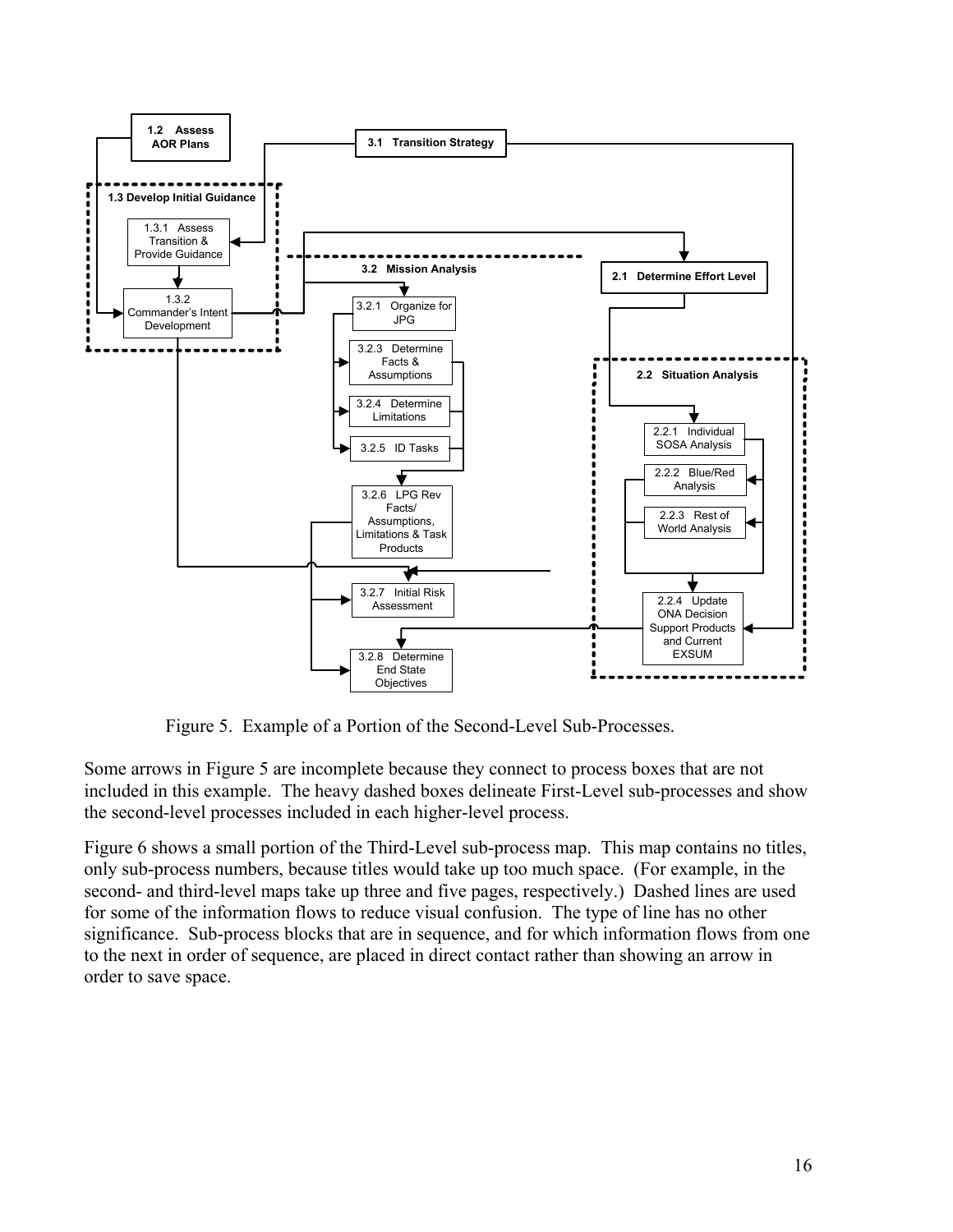

Figure 6. Third-Level Map of Standing Joint Force Headquarters Sub-Processes.

**5.3.1 Study Results Parameters:** The simulation was set up to obtain time measures for start and end times for all processes and sub-processes and for all individuals working on each task. A large number of utilization and efficiency studies can be accomplished with such output. Definition of the questions for which data is desired is needed at the outset of a simulation run; output tables can then be configured to produce data to answer the specified questions.

One could determine the effect on product quality of having a cutoff time for tasks (such as stopping work on a product to meet a delivery time). In order to produce such data one would change task performance work rules and also produce an information quality measure. Such a situation is realistic, e.g., whether the effects analysis process is complete, or if personnel who perform this task have the information needed to accomplish the task.

**5.3.2 Study Conditions and Simulation Configuration:** A simulation is configured for a set of conditions: Operational conditions, systems to be used, number of personnel, and their assignments. Changes in conditions can produce changes in either (or both) the simulation architecture or parameters included in the database tables.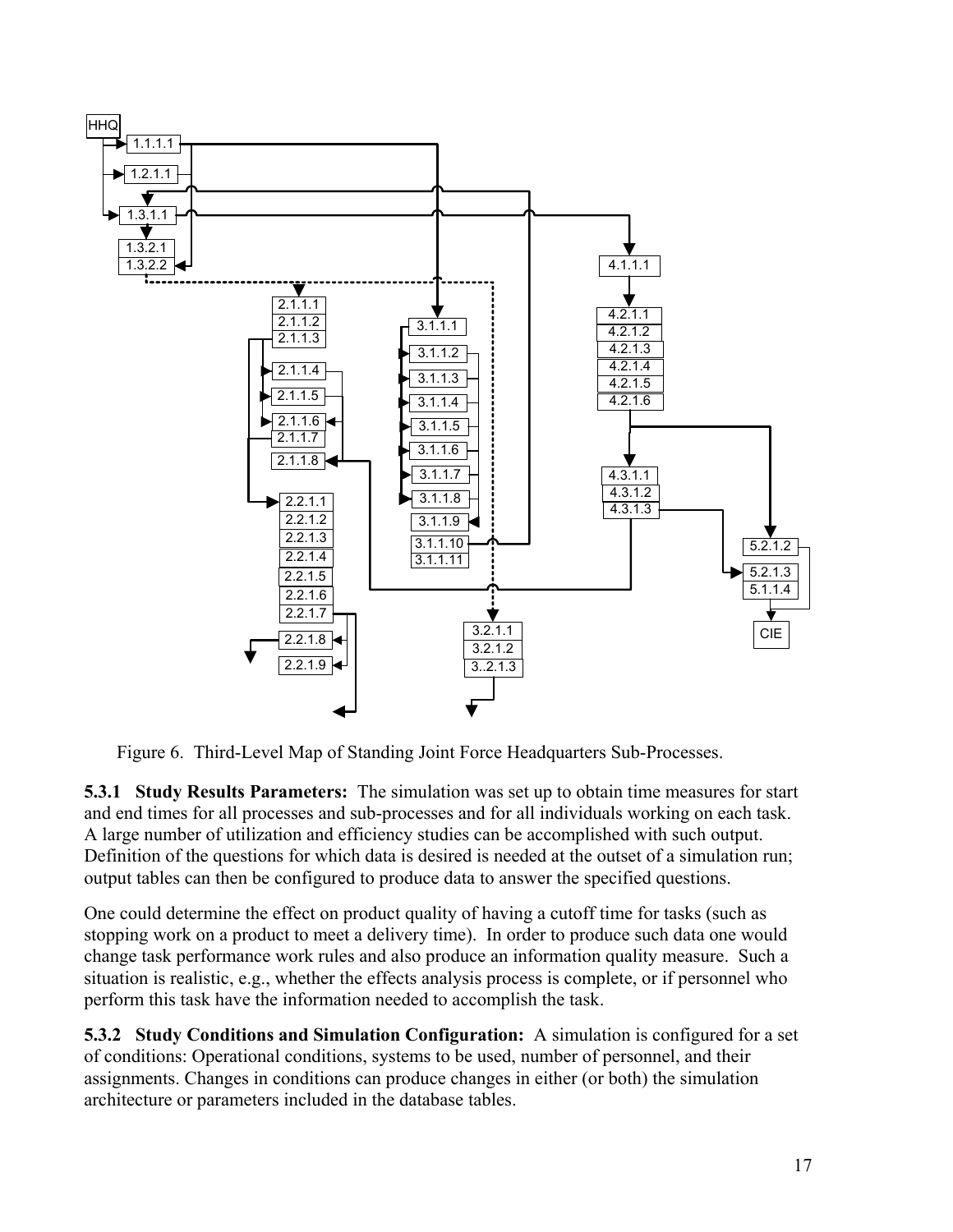**5.3.3 Simulation Parameters:** The simulation contains several types of parameters: (1) task completion times, (2) personnel work rules, (3) task priority rules, (4) meeting and briefing priorities, and (5) task performance work rules.

## **6. PERSONNEL TASKING**

#### **6.1 Work Assignments**

All tasks are "sent" to a group of defined individuals. The individuals are identified by number, as is shown in the following segment of the table from Schacher, et al., 2004.

| Table 4. Sample of Work Assignments and Personnel Tasking |
|-----------------------------------------------------------|
|-----------------------------------------------------------|

|                                                                                      | 2.1.1.1 Assess Intel, Cdrs' Guidance, Geospatial Info 35, 36, 37, 42, 43, 46, 47, 48, 49, 50, 52, 53, 54, 55, 56,<br>57, 58, 64 |
|--------------------------------------------------------------------------------------|---------------------------------------------------------------------------------------------------------------------------------|
| 2.1.1.2 Compare Situation & Intel with ONA Baseline $50, 51, 52, 53, 54, 55, 56, 57$ |                                                                                                                                 |
| 2.1.1.3 Identify changes in Environment                                              | [50, 51, 52, 53, 54, 55, 56, 57]                                                                                                |

The titles of the numbered individuals are shown in table 5. Table 5 also shows assignments of SJFHQ personnel to the Teams, Groups, and Cells as listed in the reference documents. This information, and SME knowledge, was used to define the personnel assignments shown in the table.

### **6.2 Assignments to Task Workgroups**

Table 5 shows the various organizations and the people who are assigned to them as defined by the reference documents.

Using the database methodology, the simulation runs on a set of tables that specify processes and how they are interconnected. Task assignments are defined in the same table that specifies who works on each task. Table 5 shows major assignments and is too coarse to use for task assignments. A table was developed to use the numbers of the personnel assigned to a workgroup as a string title for that workgroup. This saves a great deal of time when reassigning personnel to tasks. However, it is not an intuitive method for workgroup identification. A Graphical-User-Interface (GUI) that uses named workgroup identifiers, names that would be agreed to by users, remains to be developed.

### **6.3 Simulation Human Tasking Module**

In order to accurately model the multitasking regime of each SJFHQ team member, a unique simulation block construct was developed that warrants some detailed explanation. The modeling constructs for this section are encapsulated in each Person's h-block, in a sub h-block called "Working On Assignments." As assignment items are generated by the Tasks layer and sent to individual team members, they are assigned a priority attribute (generally from 1 to 15). In addition, each individual team member has a specific "priority cusp" that is used for prioritizing tasks within an individual's desktop. A combination of an assignment's priority value and the team member's priority cusp leads to the proper routing of assignments within the multitasking constructs. This comparison subsequently determines how an arriving assignment impacts other assignments already being worked on.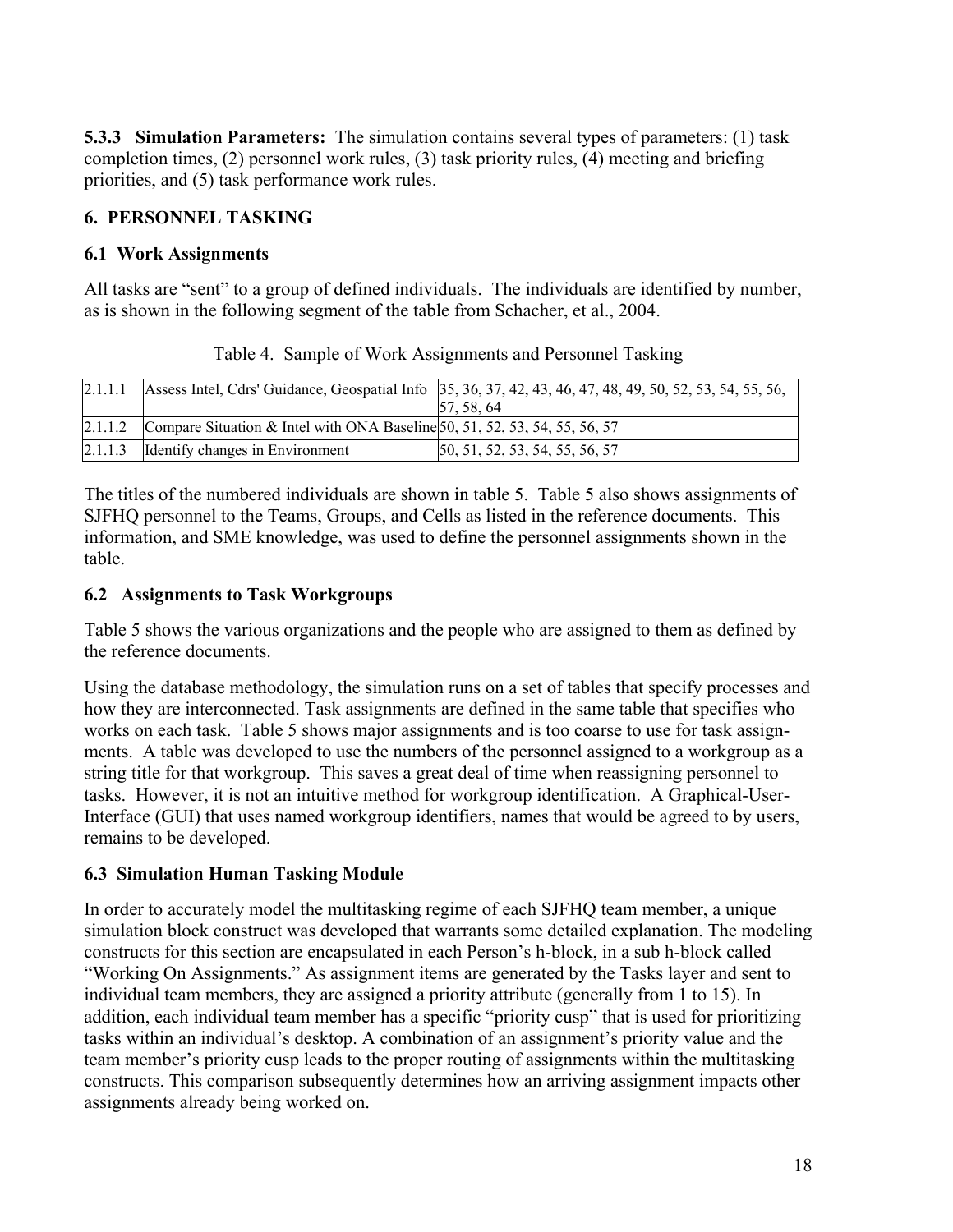|                       |                                                                                                           | Groups and Teams      |                     |                      |                         |                |                         |                     |                              |                   |                 |                | Boards, Centers, Cells, Working Groups |                         |          |              |      |                         |               |                     |                                     |             |              |               |                   |                        |                         |                                      |
|-----------------------|-----------------------------------------------------------------------------------------------------------|-----------------------|---------------------|----------------------|-------------------------|----------------|-------------------------|---------------------|------------------------------|-------------------|-----------------|----------------|----------------------------------------|-------------------------|----------|--------------|------|-------------------------|---------------|---------------------|-------------------------------------|-------------|--------------|---------------|-------------------|------------------------|-------------------------|--------------------------------------|
|                       | T=Team Member<br>X=Assigned<br>A=Augment/Support<br>C=Coordinates<br>L=Assigned Lead<br>S=Secondary Lead  | Command Group         | nfo Superiority Grp | 톱<br>nfo Superiority | ONA Section             | ntel Section   | O Section               | Eff Assessment Cell | Operations Group             | ogistics Group    | Operations Team | ogistics Group | Planning Team                          | Effects Working Grp     | KM Group | KM Team      | JISC | <b>JCMC</b>             | ICB (Virtual) | Group<br>CB Working | Group<br>FE Working                 | <b>LSC1</b> | CB (virtual) | Blue/Red Cell | ITF-JPG (virtual) | Grp<br>Effects Working | <b>IKM Board</b>        | ONA Working Grp                      |
|                       | Position                                                                                                  |                       |                     |                      |                         |                |                         |                     |                              |                   |                 |                |                                        |                         |          |              |      |                         |               |                     |                                     |             |              |               |                   |                        |                         |                                      |
| 1<br>2<br>3<br>4<br>5 | Director SJFHQ<br>Chief of Staff<br>Deputy Chief of Staff<br>Admini/Supt Coord #1<br>Admin/Suprt Coord #2 | X<br>X<br>X<br>X<br>Χ |                     |                      |                         |                |                         |                     |                              |                   |                 |                |                                        |                         |          |              |      |                         |               |                     |                                     |             | Α<br>Α       |               |                   |                        |                         |                                      |
| 6                     | Plans Chief                                                                                               |                       |                     |                      |                         |                |                         |                     |                              |                   |                 | Г              | L                                      |                         |          |              |      |                         |               |                     |                                     |             | X            |               | L                 |                        |                         |                                      |
| 7                     | Deployment Plans Off                                                                                      |                       |                     |                      |                         |                |                         |                     |                              |                   |                 | X              | $\sf T$                                |                         |          |              |      |                         |               |                     |                                     |             | X            |               | X                 |                        |                         |                                      |
| 8<br>9                | Ops Law Planner<br>Planner (Aerospace)                                                                    |                       |                     |                      | х                       |                |                         |                     |                              |                   |                 | X<br>X         | T<br>T                                 |                         |          |              |      |                         |               |                     | X                                   |             | X            |               | X                 |                        |                         | X                                    |
| 10                    | Planner (Army)                                                                                            |                       |                     |                      | X                       |                |                         |                     |                              |                   |                 | Χ              | T                                      |                         |          |              |      |                         |               |                     |                                     |             |              |               | X                 |                        |                         | X                                    |
| 11                    | Planner (USMC)                                                                                            |                       |                     |                      | X                       |                |                         |                     |                              |                   |                 | X              | $\top$                                 |                         |          |              |      |                         |               |                     |                                     |             |              |               | X                 |                        |                         | $\overline{X}$                       |
| 12                    | Planner (Maritime)                                                                                        |                       |                     |                      | X                       |                |                         | X                   |                              |                   |                 | Χ              | T                                      |                         |          |              |      |                         |               |                     |                                     |             |              |               | X                 |                        |                         | $\pmb{\mathsf{X}}$                   |
| 13                    | Planner (Space-STO)                                                                                       |                       |                     |                      | х                       |                |                         |                     |                              |                   |                 | Χ<br>X         | T<br>T                                 |                         |          |              |      |                         |               |                     |                                     |             |              |               |                   |                        |                         | $\pmb{\times}$<br>$\pmb{\mathsf{X}}$ |
| 14<br>15              | SOF Planner<br>Pol/Mil Planner                                                                            |                       |                     |                      | х<br>X                  |                |                         |                     |                              |                   |                 | X              | $\mathsf{T}$                           | х                       |          |              |      |                         |               |                     | X                                   |             | X            | х             | х<br>Α            |                        |                         | X                                    |
| 16                    | Blue/Red Planner #1                                                                                       |                       |                     |                      | X                       |                |                         |                     |                              |                   |                 | X              | T                                      | X                       |          |              |      | Α                       |               |                     |                                     |             |              | X             | A                 |                        |                         | Χ                                    |
| 17                    | Blue/Red Planner #2                                                                                       |                       |                     |                      | х                       |                |                         |                     |                              |                   |                 | Х              | $\mathsf T$                            | х                       |          |              |      | Α                       |               |                     |                                     |             |              | X             | Α                 |                        |                         | $\pmb{\mathsf{X}}$                   |
| 18                    | FP Plnr (TBE/WME)                                                                                         |                       |                     |                      | х                       |                |                         |                     |                              |                   |                 | X              | $\mathsf{T}$                           |                         |          |              |      |                         |               |                     |                                     | Х           | х            |               | X                 |                        |                         | X                                    |
| 19                    | <b>Operations Chief</b>                                                                                   |                       |                     | Α                    |                         |                |                         |                     | XL TL                        |                   |                 |                |                                        |                         |          |              |      |                         |               |                     |                                     | L           |              |               | X                 |                        |                         |                                      |
| 20<br>21              | Aerosp Ops Off #1                                                                                         |                       |                     |                      | х<br>X                  |                |                         |                     | Χ<br>X                       | $\sf T$<br>T      |                 |                |                                        |                         |          |              |      |                         |               |                     | X<br>X                              | X           |              |               | X<br>X            |                        |                         | X<br>$\overline{\mathsf{x}}$         |
| 22                    | Aerosp Ops Off #2<br>Land Ops Officer #1                                                                  |                       |                     |                      | х                       |                |                         |                     | Χ                            | T                 |                 |                |                                        |                         |          |              |      |                         |               |                     | X                                   | X           |              |               | X                 |                        |                         | $\pmb{\times}$                       |
| 23                    | Land Ops Officer #2                                                                                       |                       |                     |                      | X                       |                |                         |                     | X                            | $\top$            |                 |                |                                        |                         |          |              |      |                         |               |                     | X                                   |             |              |               | X                 |                        |                         | $\pmb{\mathsf{X}}$                   |
| 24                    | SOF Ops Officer #1                                                                                        |                       |                     |                      | X                       |                |                         |                     | Χ                            | T                 |                 |                |                                        |                         |          |              |      |                         |               |                     | X                                   | X           |              |               | X                 |                        |                         | X                                    |
| 25                    | SOF Ops Officer #2                                                                                        |                       |                     |                      | X                       |                |                         |                     | Χ                            | T                 |                 |                |                                        |                         |          |              |      |                         |               |                     | Χ                                   |             |              |               | X                 |                        |                         | X                                    |
| 26                    | Maritime Ops Off #1<br>Maritime Ops Off #2                                                                |                       |                     |                      | X<br>х                  |                |                         |                     | $\overline{\mathsf{x}}$<br>Χ | $\top$<br>$\sf T$ |                 |                |                                        |                         |          |              |      |                         |               |                     | $\overline{\mathsf{x}}$<br>Χ        | X           |              |               | X<br>X            |                        |                         | $\overline{\mathsf{x}}$<br>X         |
| 27<br>28              | Fires/Targeting Off                                                                                       |                       |                     |                      | X                       |                |                         |                     | Χ                            | $\top$            |                 |                |                                        |                         |          |              |      |                         |               |                     | Г                                   | X           |              |               | A                 |                        |                         | X                                    |
| 29                    | Logistics Ops Chief                                                                                       |                       |                     |                      | Α                       |                |                         |                     |                              | T                 | S               |                |                                        |                         |          |              |      |                         |               |                     |                                     |             | L            |               |                   |                        |                         | Α                                    |
| 30                    | Transport Ops Off                                                                                         |                       |                     |                      | Α                       |                |                         |                     |                              | T                 | X               |                |                                        |                         |          |              |      |                         |               |                     |                                     |             | X            |               | Α                 |                        |                         | Α                                    |
| 31                    | Logs Coordinator                                                                                          |                       |                     |                      |                         |                |                         |                     |                              |                   | S               |                | T                                      |                         |          |              |      |                         |               |                     |                                     |             | X            |               |                   |                        |                         |                                      |
| 32                    | Strat Mobil Plans Off                                                                                     |                       |                     |                      | X                       |                |                         |                     |                              |                   | Χ               |                | $\sf T$<br>$\mathsf T$                 |                         |          |              |      |                         |               |                     | X                                   |             | X<br>X       |               |                   |                        |                         |                                      |
| 33<br>34              | Sustain Plans Off<br>Personnel Plans Off                                                                  |                       |                     |                      |                         |                |                         |                     |                              |                   | X<br>X          |                | T                                      |                         |          |              |      |                         |               |                     |                                     |             | X            |               |                   |                        |                         | X                                    |
| 35                    | Info Superiority Chief                                                                                    |                       | L                   | L                    |                         |                |                         |                     |                              |                   |                 |                |                                        |                         |          |              | L    | х                       |               |                     |                                     | х           |              | х             | х                 |                        |                         |                                      |
| 36                    | Info Superiority Ops Off                                                                                  |                       | X                   | T                    |                         |                |                         |                     |                              |                   |                 |                |                                        |                         |          |              | X    | $\overline{\mathsf{x}}$ |               |                     |                                     |             |              |               | X                 |                        |                         |                                      |
| 37                    | Intelligence Supervisor                                                                                   |                       | X                   | T                    |                         | L              |                         |                     |                              |                   |                 |                |                                        |                         |          |              | X    | X                       |               |                     |                                     |             |              |               |                   |                        |                         |                                      |
| 38                    | Intelligence Planner                                                                                      |                       |                     | Α                    |                         | X<br>Χ         |                         |                     |                              |                   |                 |                | $\mathsf{T}$<br>Α                      | х<br>X                  |          |              |      | X<br>х                  |               |                     | Х<br>X                              |             |              | X             |                   |                        |                         |                                      |
| 39<br>40              | <b>ISR Collection Planner</b><br>Current Intel Integrator                                                 |                       |                     |                      | Α                       | Χ              |                         |                     |                              | Τ                 |                 |                |                                        |                         |          |              |      | X                       |               |                     |                                     |             |              |               |                   |                        |                         | Α                                    |
| 41                    | <b>ISR Operations Officer</b>                                                                             |                       |                     |                      | A                       | X              |                         |                     |                              | T                 |                 |                |                                        |                         |          |              |      |                         |               |                     |                                     | X           |              |               |                   |                        |                         | Α                                    |
| 42                    | <b>ISR Collection Manager</b>                                                                             |                       |                     |                      |                         | X              |                         |                     |                              |                   |                 |                |                                        |                         |          |              |      | L                       |               |                     |                                     |             |              |               | X                 |                        |                         |                                      |
| 43                    | Info Ops Supervisor                                                                                       |                       | Х                   | L                    | X                       |                | L                       |                     |                              | AL                |                 |                | Α                                      |                         |          |              |      |                         |               |                     | X                                   |             |              |               |                   |                        |                         | Χ                                    |
| 44                    | Info Ops Planner                                                                                          |                       |                     | Α<br>Α               | Χ<br>X                  |                | X<br>X                  |                     |                              | A<br>Α            |                 |                | AL<br>Α                                | X                       |          |              |      |                         |               |                     | Χ<br>X                              |             | Α            | Х             | X                 |                        |                         | X<br>X                               |
| 45<br>46              | Info Ops Officer<br><b>PSYOP Specialist</b>                                                               |                       |                     | A                    | Α                       | $\overline{A}$ | $\overline{\mathsf{x}}$ |                     |                              | Α                 |                 |                | Α                                      |                         |          |              |      |                         |               |                     |                                     |             |              |               |                   |                        |                         | A                                    |
| 47                    | <b>EW Specialist</b>                                                                                      |                       |                     | Α                    |                         |                | X                       |                     |                              | Α                 |                 |                | Α                                      |                         |          |              |      |                         |               |                     |                                     |             |              |               |                   |                        |                         |                                      |
| 48                    | Comp Net Ops Spec                                                                                         |                       |                     | Α                    | Α                       | Α              | X                       |                     |                              | Α                 |                 |                | Α                                      |                         | X        | L,           |      |                         |               |                     |                                     |             |              |               |                   |                        |                         | Α                                    |
| 49                    | <b>ONA Supervisor</b>                                                                                     |                       | X                   |                      | L                       |                |                         |                     |                              |                   |                 |                |                                        |                         |          |              |      |                         |               |                     |                                     |             |              |               |                   |                        |                         | XL                                   |
| 50                    | <b>ONA Network Analyst</b>                                                                                |                       |                     |                      | Χ<br>$\pmb{\times}$     |                |                         |                     |                              |                   |                 |                | T                                      |                         |          |              |      |                         |               |                     | $\times$<br>$\overline{\mathsf{x}}$ |             |              |               | X                 |                        |                         | X<br>X                               |
| 51<br>52              | <b>ONA Effects Planner</b><br>SoSA Analyst (Pol)                                                          |                       |                     |                      | х                       |                |                         | X                   |                              |                   |                 |                |                                        | X<br>X                  |          |              |      | X                       |               |                     |                                     |             |              |               |                   |                        |                         | X                                    |
| 53                    | SoSA Analyst (Mil)                                                                                        |                       |                     |                      | X                       |                |                         |                     |                              |                   |                 |                |                                        | X                       |          |              |      |                         |               |                     |                                     |             |              | X             |                   |                        |                         | $\pmb{\times}$                       |
| 54                    | SoSA Anal (Econ)                                                                                          |                       |                     |                      | X                       |                |                         |                     |                              |                   |                 |                |                                        | X                       |          |              |      |                         |               |                     |                                     |             |              |               |                   |                        |                         | X                                    |
| 55                    | SoSA Anal (Social)                                                                                        |                       |                     |                      | $\pmb{\times}$          |                |                         |                     |                              |                   |                 |                |                                        | X                       |          |              |      |                         |               |                     |                                     |             |              |               |                   |                        |                         | $\overline{\mathsf{x}}$              |
| 56                    | SoSA Analyst (Info)                                                                                       |                       |                     |                      | $\overline{\mathsf{x}}$ |                |                         |                     |                              |                   |                 |                |                                        | $\overline{\mathsf{x}}$ |          |              |      |                         |               |                     |                                     |             |              |               |                   |                        |                         | $\overline{\mathsf{x}}$              |
| 57                    | SoSA Anal (Infrastr)<br>Eff Assess Super                                                                  |                       | X                   |                      | х                       |                |                         | L                   |                              |                   |                 |                |                                        | X<br>X                  |          |              |      |                         |               |                     | X                                   |             |              |               |                   |                        |                         | X                                    |
| 58<br>59              | <b>Eff Assess Planner</b>                                                                                 |                       |                     |                      | X                       |                |                         | X                   |                              |                   |                 |                | $\mathsf{T}$                           | XL                      |          |              |      | X                       |               |                     | X                                   |             |              | X             |                   |                        |                         | X                                    |
| 60                    | Knowledge Mgt Chief                                                                                       |                       |                     |                      |                         |                |                         |                     |                              |                   |                 |                |                                        |                         | L        | L            |      |                         |               |                     |                                     |             |              |               |                   |                        | х                       |                                      |
| 61                    | Network Mgt Specialist                                                                                    |                       |                     |                      |                         |                |                         |                     |                              |                   |                 |                |                                        |                         | X        | $\mathsf T$  |      |                         |               |                     |                                     |             |              |               |                   |                        | $\overline{\mathsf{x}}$ |                                      |
| 62                    | KM Officer (Plans)                                                                                        |                       |                     |                      |                         |                |                         |                     |                              |                   |                 |                | T                                      |                         | X        | Т            |      |                         |               |                     |                                     |             |              |               |                   |                        | X                       |                                      |
| 63<br>64              | KM Officer (Ops)<br>KM Off (Info Superior)                                                                |                       |                     |                      | X                       |                |                         |                     |                              | T                 |                 |                |                                        |                         | X<br>X   | T<br>$\sf T$ | Х    |                         |               |                     |                                     |             |              |               |                   |                        | X<br>$\mathsf X$        | Х                                    |
| 65                    | Jt Network Cntrl Off                                                                                      |                       |                     |                      |                         |                |                         |                     |                              |                   |                 |                |                                        |                         | X        | T            |      |                         |               |                     |                                     |             |              |               |                   |                        | X                       |                                      |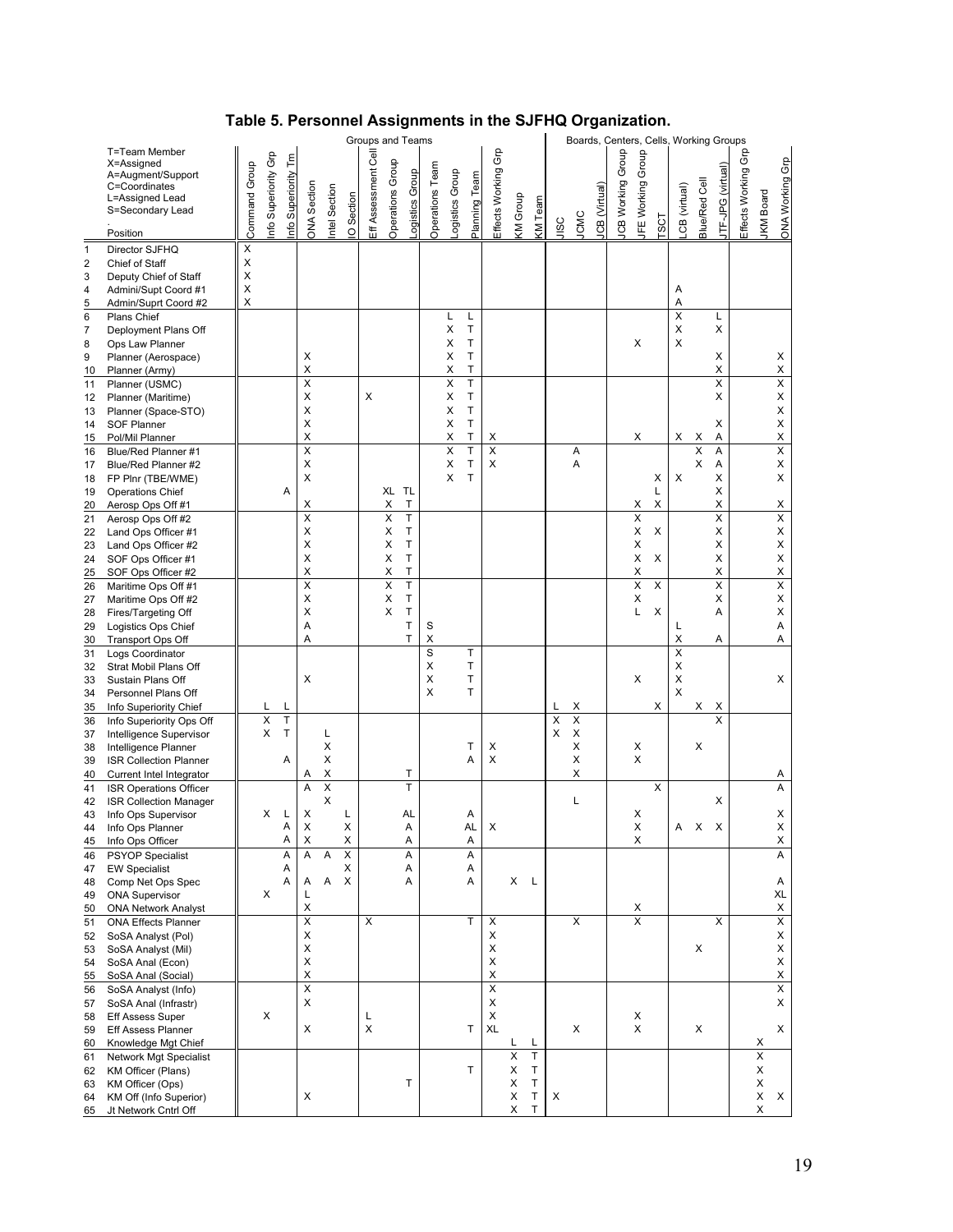#### **6.3 Simulation Human Tasking Module**

In order to accurately model the multitasking regime of each SJFHQ team member, a unique simulation block construct was developed that warrants some detailed explanation. The modeling constructs for this section are encapsulated in each Person's h-block, in a sub h-block called "Working On Assignments."

As assignment items are generated by the Tasks layer and sent to individual team members, they are assigned a priority attribute (generally from 1 to 15). In addition, each individual team member has a specific "priority cusp" that is used for prioritizing tasks within an individual's desktop. A combination of an assignment's priority value and the team member's priority cusp leads to the proper routing of assignments within the multitasking constructs. This comparison subsequently determines how an arriving assignment impacts other assignments already being worked on.

For multitasking purposes, an arriving assignment is given one of three classifications: (1) Normal Assignment, (2) Standard Meeting, or (3) Priority Meeting or Assignment. Within the Priority sub h-block of Working On Assignments, an assignment's classification is determined by comparing the priority attribute with the priority cusp. If the attribute value has a higher priority (lower value) than the cusp, this is a Priority Meeting or Assignment. If it has a priority equal or lower than the cusp (higher value) than it is a Normal Assignment.

A further comparison is then made to determine if this is a Standard Meeting. It is important to note that for this iteration of the SJFHQ simulation a convention was adapted for all team members to have a cusp of 7. A value of 8 was then adapted for all assignments that were to be classified as a Standard Meeting. This priority-to-cusp construct is anticipated to be more fully leveraged in later model versions.



Figure 6. Model Constructs, Working On Assignments Sub H-Block (Person H-Block).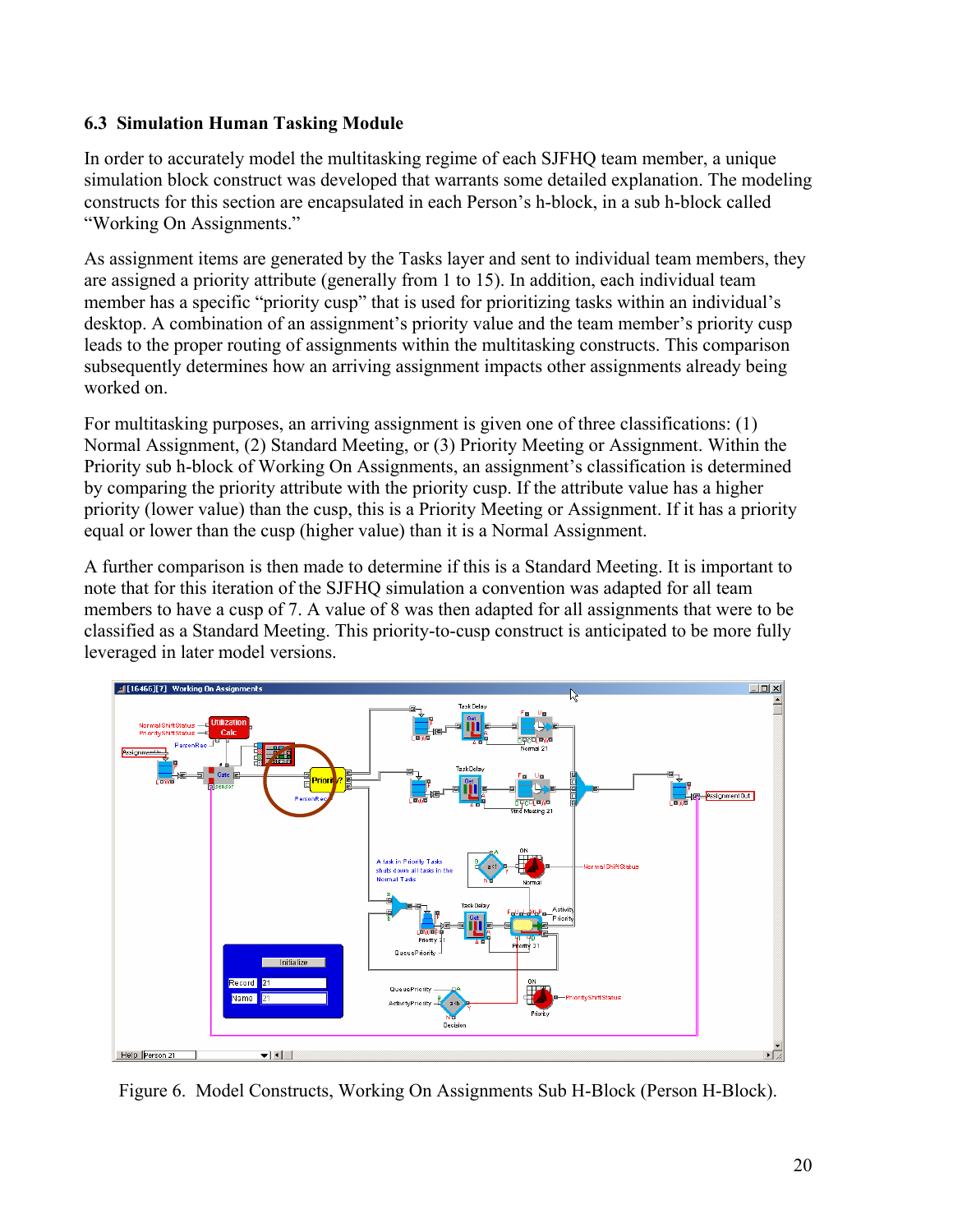**6.3.1 Normal Assignments:** Normal assignments are considered multi-tasking equals for completion by the team member. A standard EXTEND Activity, Multiple block is utilized with the "Simulate multitasking activity" option set to On. The related Help section for this block provides the following description for how multitasking delays are handled:

*When selected, the processing time of each item will be dynamically changed based on the number of items in the Activity. This will simulate the behavior of a single, shared resource among all of the items in the activity. If there are two items in the activity, the processing for each item will be twice as long as the dialog indicates, if there are three items the processing will be three times as long and so on. This can be used to easily simulate a single worker that has many tasks to perform, but can only do one at a time . . . ."* 



Figure 7. Model Constructs, Priority Sub H-Block (Working On Assignments).

**6.3.2 Standard Meetings:** Standard Meeting assignments are time-specific assignments that an individual would typically participate in from their desk (such as a on-line collaboration). Because of this decentralized involvement, Normal multitasking desktop activity can (and typically does) continue. From a model construct point of view, the Standard Meeting assignments are routed to a separate EXTEND Activity, Multiple block, but in this case the multitasking option is not selected so that involvements start and end as scheduled. Delay times in the Normal Assignments activity block continue to progress in parallel with Standard Meeting Assignments.

**6.3.3 Priority Meetings or Assignments:** Priority Meetings and Assignments are handled in a third path of modeling constructs. If an assignment enters this area, all activities in the Normal and Standard Meetings area are set aside (stop processing), and the team member is assumed to be completely focused on the Priority assignment until completion.

The shutdown of the Normal and Standard Meeting activity is accomplished as a part of the daily Shift blocks. If an item enters the Priority activity block, the Shift block receives a value greater than zero from the activity length connector and interprets this as a signal to shutdown. The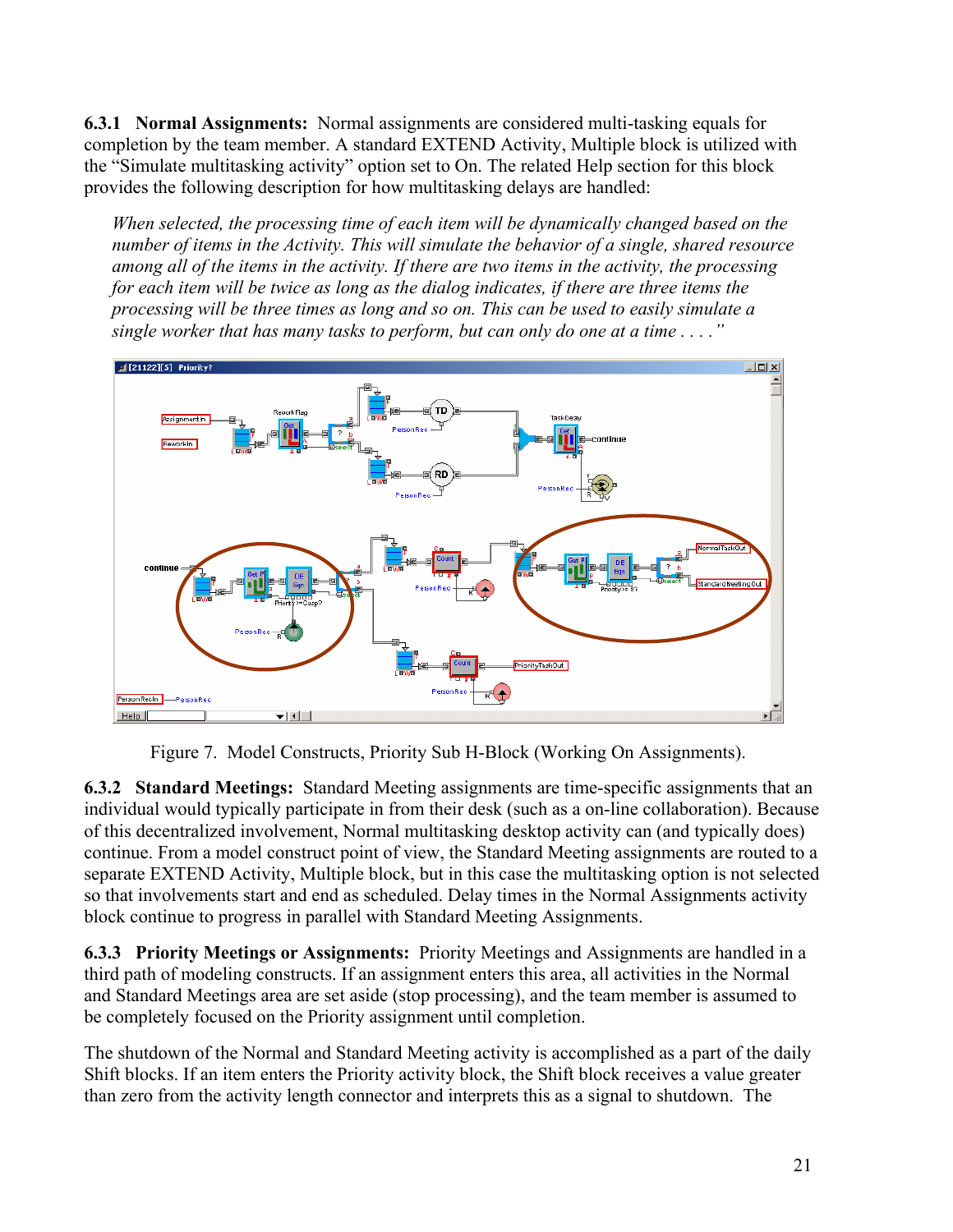

Figure 8. Normal Assignments (top path) and Standard Meeting (bottom path).

priority construct can also accommodate the possibility of a team member having more than one priority assignment on their desk at a time. If an individual is currently working on a priority assignment when another arrives, a comparison is made to the priority attribute values. The assignment with the highest priority (lower value) will be focused on first, with the arriving assignment able to "pre-empt" the current task if necessary. Assignments with equal priority values are handled as FIFO.

# **7. Results**

Simulation results indicate there are large differences in individual workload levels. The percentage of time different personnel devoted to SJFHQ tasks ranged from 94% for the Political/Military Planner to 55% for the Aerospace Planner. While these numbers represent approximations, they do indicate that adjustments in manning, cross-training, or utilization may be needed. The simulation easily reveals the results of personnel multi-tasking and associated work rules. Current work rules assume that all individuals involved with a task work the full duration of time assigned to the task before it can be completed. Modifying this rule will change simulation performance. This also translates into work rules needed to optimize SJFHQ performance during an operation.

The simulation takes approximately three seconds to run through one full cycle of processes. This simulates 260 hours of operational work time and 6000 individual task assignments. The database methodology is highly efficient in that it allows one to use a set of rules to drive the model architecture and simulation parameters. Modification to replicate different real instantiations of SJFHQ utilization and people tasking should be easy to accomplish, including what-if studies.

# **8. Conclusions**

The lack of any systems engineering methodology applicable to perform trade studies for complex information systems has been a deficiency in view of the current focus on the power of information. There is an increasing need for the application of systems engineering principles to the analysis and design of complex, expensive, and performance-critical information systems (Osmundson, 2004). Until recently, system solutions for complex information systems have usually been developed without extensive trade studies and without a solid understanding of system sensitivities to design factors and system input variations.